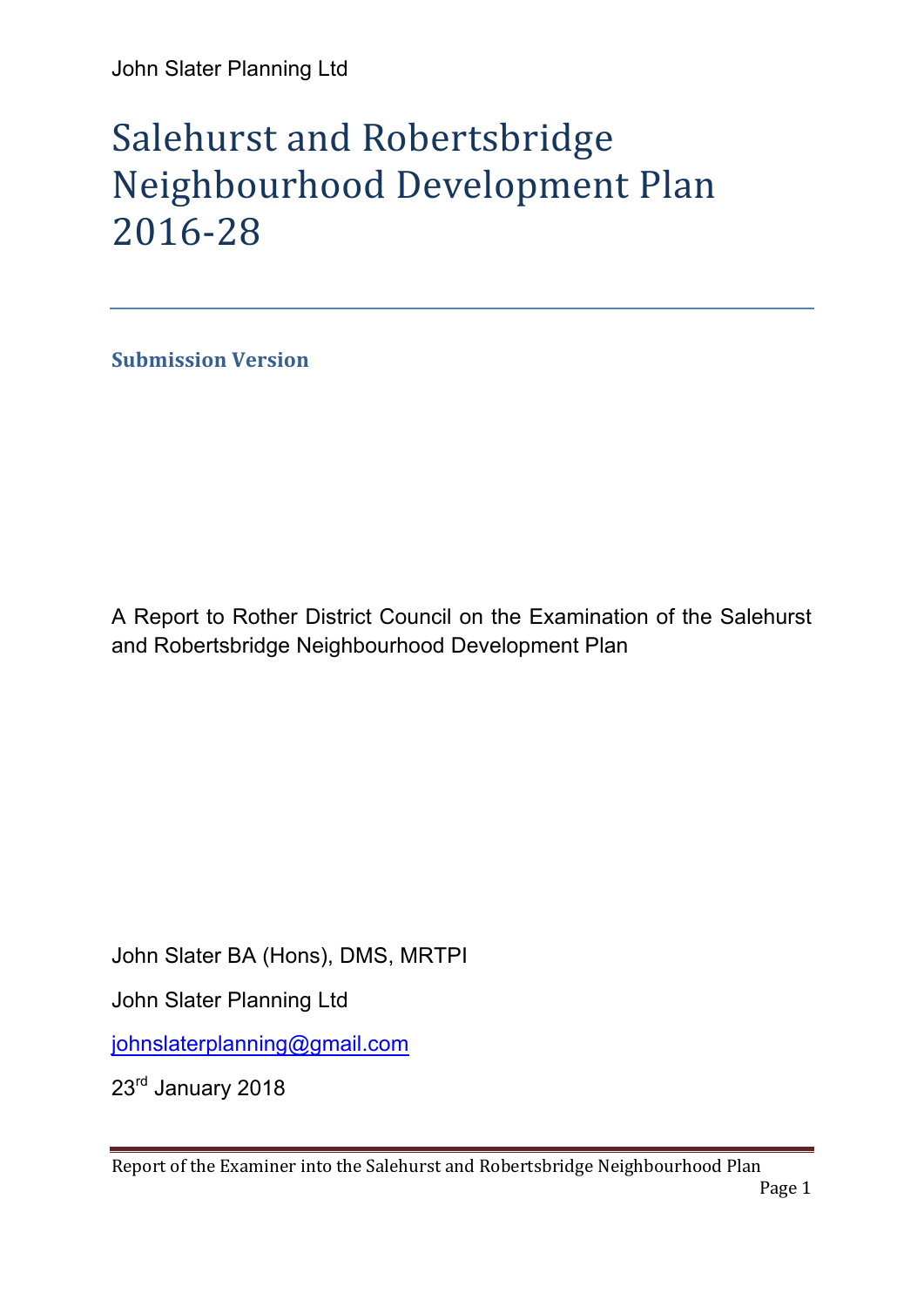# **Contents**

|                                                                | Page |
|----------------------------------------------------------------|------|
| Introduction                                                   | 3    |
| The Examiner's Role                                            | 3    |
| <b>The Examination Process</b>                                 | 5    |
| <b>The Consultation Process</b>                                | 6    |
| <b>Regulation 16 Consultation</b>                              | 6    |
| <b>The Basic Conditions</b>                                    | 7    |
| Compliance with the Development Plan                           | 8    |
| Compatibility with EU Obligations and Human Rights Legislation | 8    |
| The Neighbourhood Plan: An Overview                            | 9    |
| The Neighbourhood Plan Policies                                | 15   |
| The Referendum Area                                            | 32   |
| Summary                                                        | 32   |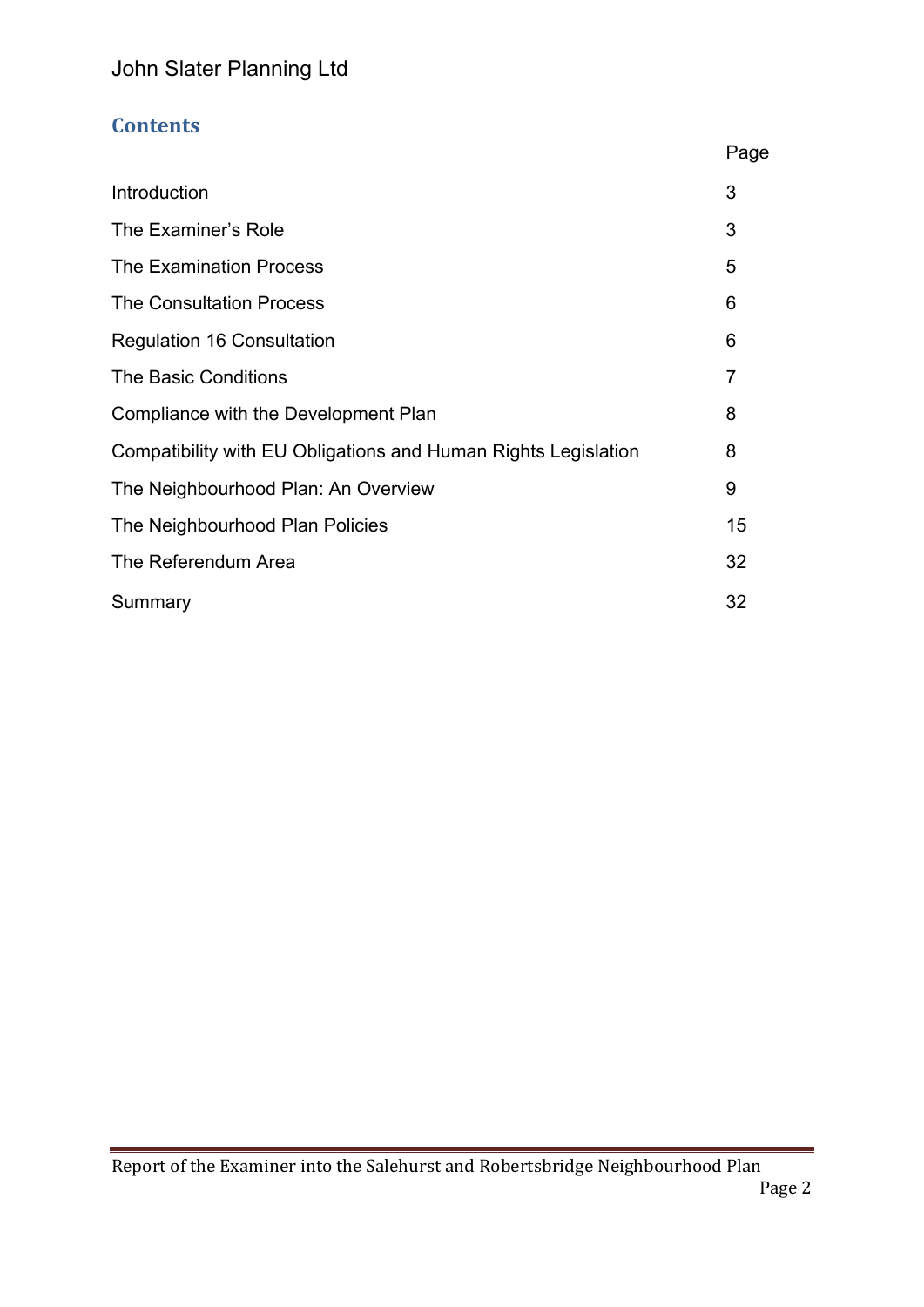# **Introduction**

Neighbourhood planning is a process, introduced by the Localism Act 2011, which allows local communities to create the policies which will shape the places where they live and work. The Neighbourhood Plan provides the community with the opportunity to allocate land for particular purposes and to prepare the policies which will be used in the determination of planning applications in their area. Once a neighbourhood plan is made, it will form part of the statutory development plan alongside Rother District Council's Local Plan and Core Strategy. Decision makers are required to determine planning applications in accordance with the development plan unless material considerations indicate otherwise.

The neighbourhood plan making process has been led by Salehurst and Robertsbridge Parish Council. A Steering Group was appointed in February 2015 to undertake the plan preparation. Salehurst and Robertsbridge Parish Council is a "qualifying body" under the Neighbourhood Planning legislation.

This report is the outcome of my examination of the Submission Version of the Salehurst and Robertsbridge Neighbourhood Plan. My report will make recommendations based on my findings on whether the Plan should go forward to a referendum. If the plan then receives the support of over 50% of those voting at the referendum, the Plan will be "made" by Rother District Council, the Local Planning Authority for the neighbourhood plan area.

## **The Examiner's Role**

I was formally appointed by Rother District Council in May 2017, with the agreement of Salehurst and Robertsbridge Parish Council, to conduct this examination. My role is known as an Independent Examiner. My selection has been facilitated by the Neighbourhood Planning Independent Examiner Referral Service which is administered by the Royal Institute of Chartered Surveyors (RICS).

In order for me to be appointed to this role, I am required to be appropriately experienced and qualified. I have over 39 years' experience as a planning practitioner, primarily working in local government, which included 8 years as a Head of Planning at a large unitary authority on the south coast, but latterly as an independent planning consultant. I am a Chartered Town Planner and a member of the Royal Town Planning Institute. I am independent of both Rother District Council and Salehurst and Robertsbridge Parish Council and I can confirm that I have no interest in any land that is affected by the Neighbourhood Plan.

Report of the Examiner into the Salehurst and Robertsbridge Neighbourhood Plan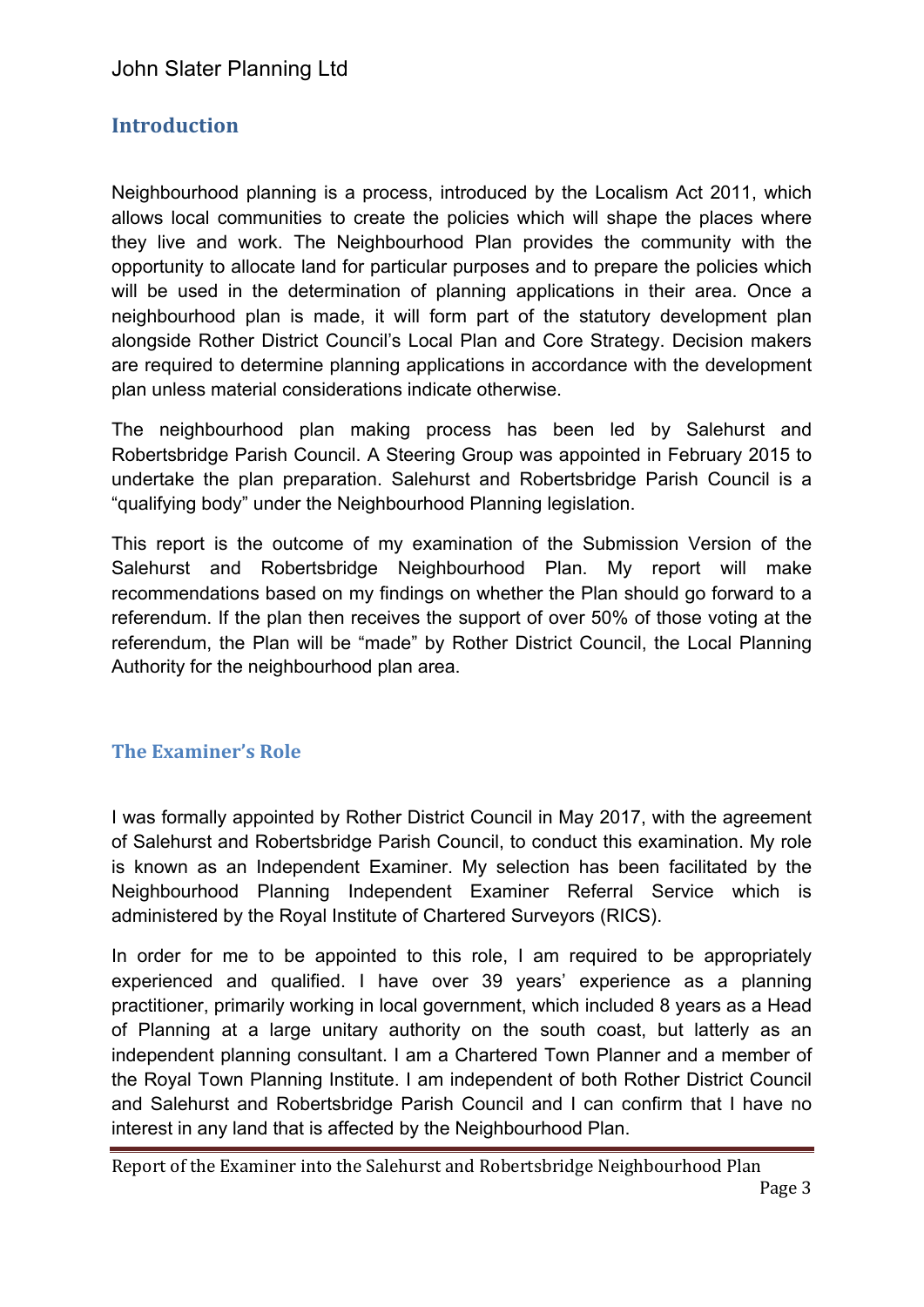Under the terms of the neighbourhood planning legislation I am required to make one of three possible recommendations:

- That the plan should proceed to referendum on the basis that it meets all the legal requirements.
- That the plan should proceed to referendum if modified.
- That the plan should not proceed to referendum on the basis that it does not meet all the legal requirements.

Furthermore, if I am to conclude that the Plan should proceed to referendum I need to consider whether the area covered by the referendum should extend beyond the boundaries of area covered by the Salehurst and Robertsbridge Neighbourhood Plan area.

In examining the Plan, the Independent Examiner is expected to address the following questions

- a. Do the policies relate to the development and use of land for a Designated Neighbourhood Plan area in accordance with Section 38A of the Planning and Compulsory Purchase Act 2004?
- b. Does the Neighbourhood Plan meet the requirements of Section 38B of the Planning and Compulsory Purchase Act 2004, namely that it specifies the period to which it is to have effect? It must not relate to matters which are referred to as "excluded development" and also that it must not cover more than one Neighbourhood Plan area.
- c. Has the Neighbourhood Plan been prepared for an area designated under Section 61G of the Localism Act and has been developed and submitted by a qualifying body.

I am able to confirm that the Plan, if amended in line with my recommendations, does relate to the development and use of land, covering the area designated by Rother District Council, for the Salehurst and Robertsbridge Neighbourhood Plan on 13<sup>th</sup> April 2015

I can also confirm that it does specify the period over which the plan has effect namely the period from 2016 up to 2028.

I can confirm that the plan does not cover any "excluded development''.

There are no other neighbourhood plans covering the area covered by the Plan designation.

Salehurst and Robertsbridge Parish Council as a parish council is a qualifying body under the terms of the legislation.

Report of the Examiner into the Salehurst and Robertsbridge Neighbourhood Plan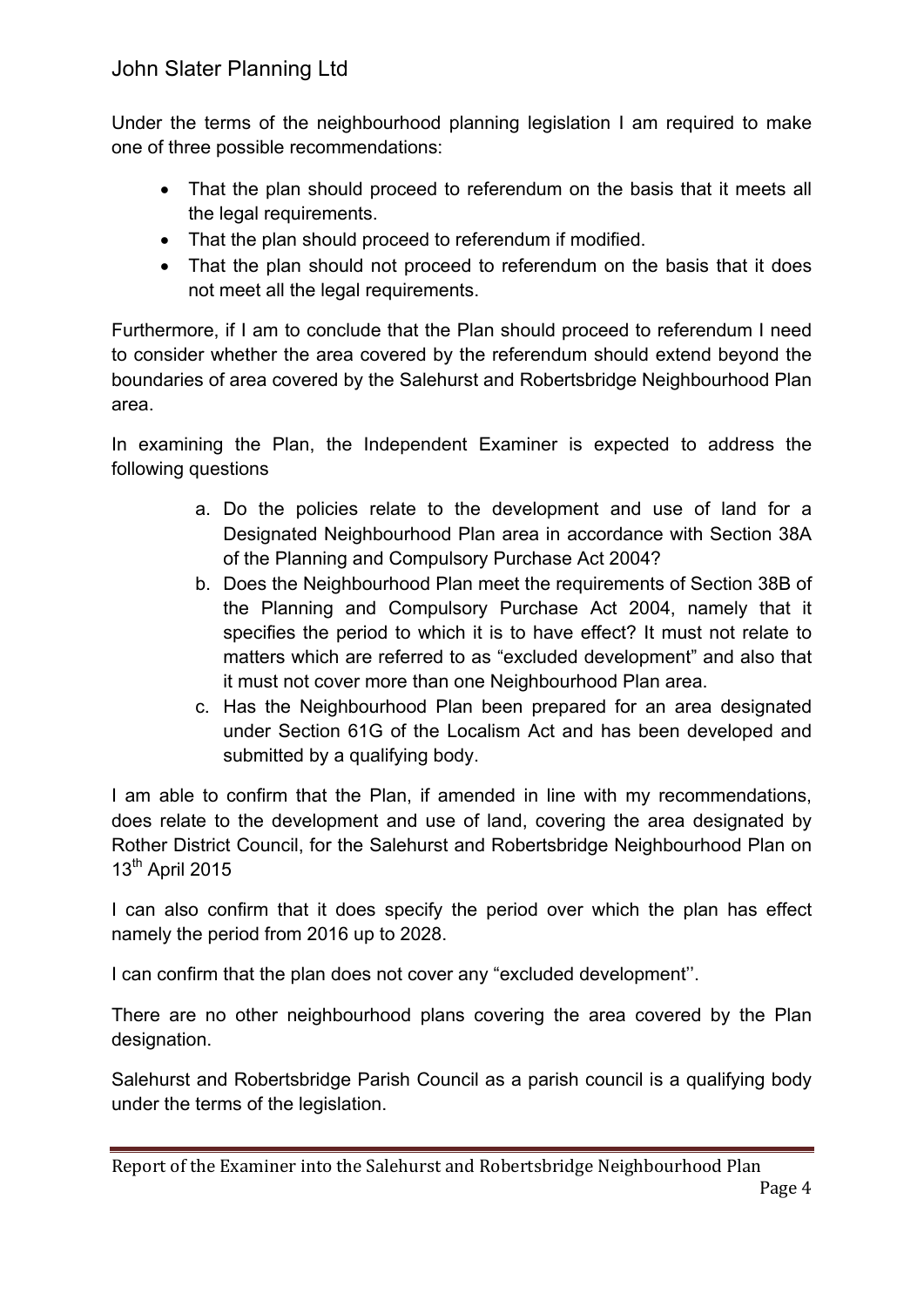# **The Examination Process**

The presumption is that the neighbourhood plan will proceed by way of an examination of written evidence only. However, the Examiner can ask for a public hearing in order to hear oral evidence on matters which he or she wishes to explore further or if a person has a fair chance to put a case.

I am required to give reasons for each of my recommendations and also provide a summary of my main conclusions.

I carried out an unaccompanied visit to Salehurst and Robertsbridge and the surrounding countryside on  $28<sup>th</sup>$  June 2017. This enabled me to familiarise myself with the villages.

Following my site visit I issued a document "Questions from the Independent Examiner" dated  $5<sup>th</sup>$  July 2017. I received a response from both the Parish Council and the LPA. On the basis of my initial consideration of the documents and the responses, I decided that I did need to hold a hearing and I set out the reasons in my document, "Initial Comments of the Independent Examiner", dated  $8<sup>th</sup>$  August 2017. Following comments from the QB and the LPA, I extended my list of invitees to the hearing in an amended version, issued on 14<sup>th</sup> August. I issued my questions that I wished the hearing to address, in a Guidance Note and Agenda issued on 21<sup>st</sup> August 2017. The hearing took place on Thursday  $28<sup>th</sup>$  September 2017 and was held at Robertsbridge Youth Centre. The accompanied site visits were carried out the following day,  $29<sup>th</sup>$  September 2017.

At the hearing, two issues arose which required further action. One area related to the robustness of the Sustainability Appraisal and the consistency of the site assessment. The Parish Council was offered, and accepted the invitation to review and amend the SEA. This was to be prepared during October and was the subject of a new round of consultation in November. The second task related to the possibility of securing an emergency access to the Hodson Mill site on land to the north of the site which was outside the flood plain. I gave the site owners a period of two months to pursue these options. I summarised the actions in a Post Hearing Note that was issued on  $5<sup>th</sup>$  October 2017.

I am indebted to the assistance in conducting this examination by Cheryl Poole, Project Officer at Rother District Council, who has acted as my Programme Officer and managed the examination process most efficiently and effectively and has coordinated the deadlines for submissions and ensured that all documents were placed on the websites as appropriate. I must thank all parties who attended the hearing for the courtesy shown to me and good natured, positive approach shown by all parties around the table.

Report of the Examiner into the Salehurst and Robertsbridge Neighbourhood Plan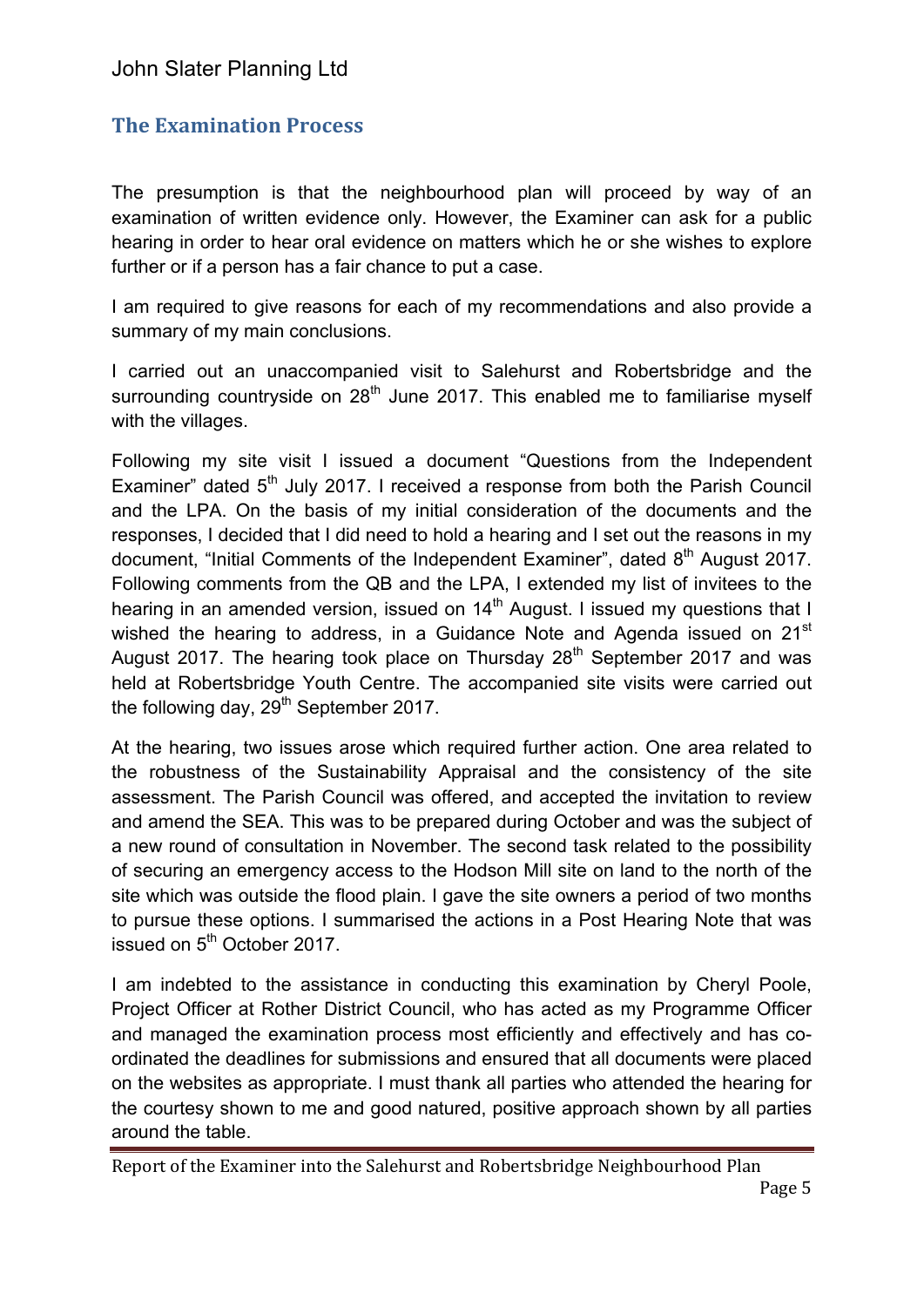# **The Consultation Process**

The Parish Council started considering the possibility of preparing a neighbourhood plan in late 2014. A public meeting was held in early January 2015, which was attended by approximately 60 residents, to gauge support for preparing this plan. This allowed the Parish Council to make a decision to proceed and apply for the whole parish area to be designated as a neighbourhood plan area. This was subsequently granted by Rother District Council on 13<sup>th</sup> April 2015.

There was an early call for sites, launched in April 2015 and contact was also made with various village groups. The Steering Group started receiving presentations from developers, promoting their individual sites, which were assessed against a common set of criteria. There was a Sites Information Open Day held on 4 July 2015.

In September 2015, questionnaires were distributed around the plan area and various initiatives were taken to engage the public. I would specifically applaud the work of the Steering Group in seeking to generate young people's engagement with the neighbourhood plan process. The plan preparation process was also assisted by a Placecheck exercise which was held in December 2015.

All these consultation initiatives, culminated in the preparation of the Regulation 14 consultation on the Pre- submission Version of the plan. This consultation ran for 6 weeks from  $26<sup>th</sup>$  September to  $7<sup>th</sup>$  November 2016 and an exhibition was held on the  $7<sup>th</sup>/8<sup>th</sup>$  October 2016. All the comments received during the consultation period are clearly set out in Consultation Statement.

I am satisfied that the public and relevant stakeholders have had ample opportunities to contribute to the neighbourhood plan process.

# **Regulation 16 Consultation**

I have had regard, in carrying out this examination, to all the comments made during the period of final consultation, which took place over a 6-week period between  $10<sup>th</sup>$ February 2017 and  $24<sup>th</sup>$  March 2017. This consultation was organised by Rother District Council, prior to it being passed to me for its examination. That stage is known as the Regulation 16 Consultation.

According to the Rother District Council website, there were a total of 88 representations made during the relevant period. I also received and took into consideration, late representations from Chichester Diocese, Natural England and a

Report of the Examiner into the Salehurst and Robertsbridge Neighbourhood Plan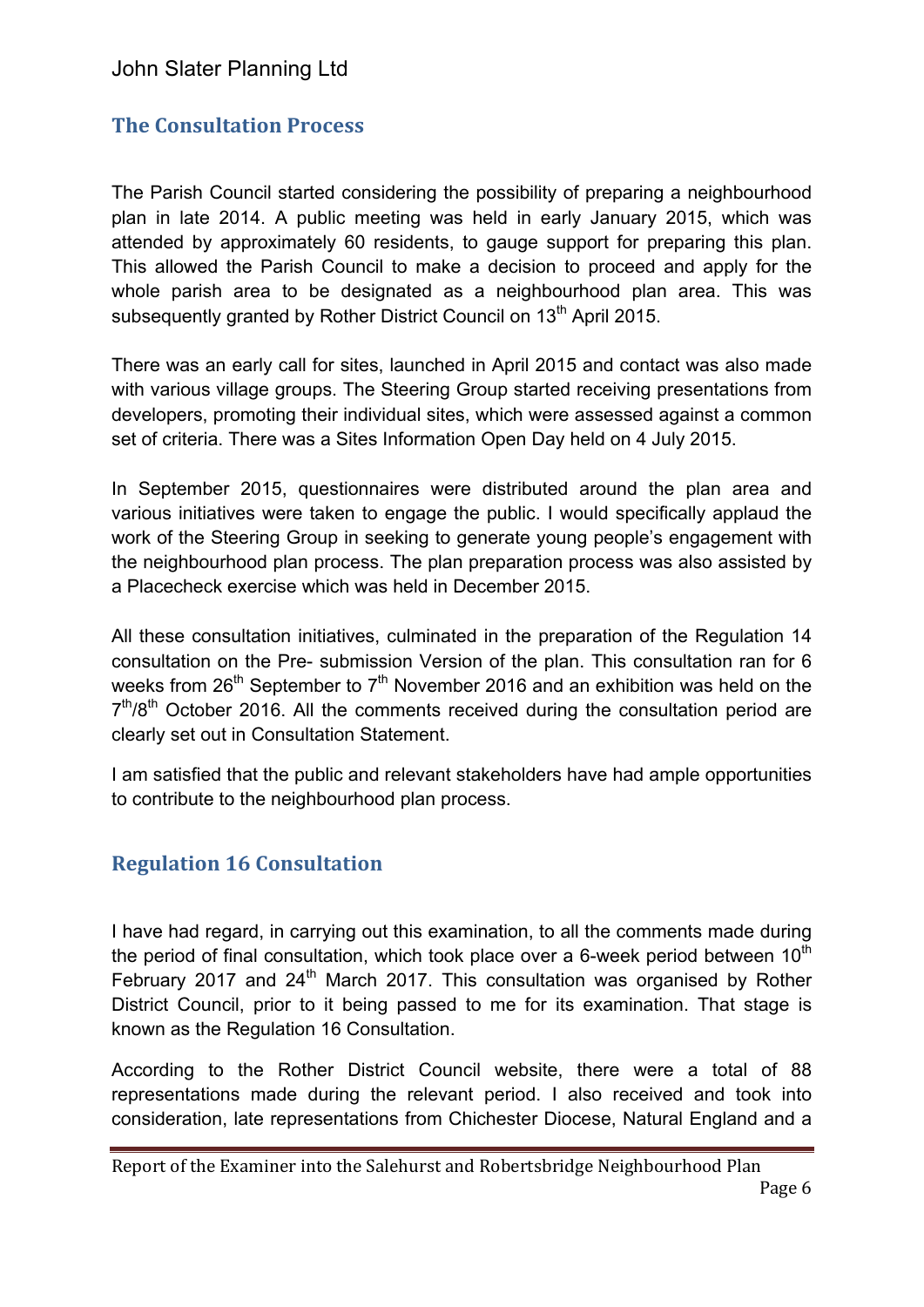local resident. In total individual responses were received from 15 local residents predominantly but not entirely all supporting the plan. Responses also have come from Historic England, Natural England, East Sussex County Council, Rother District Council, Sedlescombe Parish Council. Southern Water, BT, Highways England, High Weald AONB Unit, Environment Agency, Woodland Trust, Robertsbridge Community Association, Robertsbridge Children's Services, Rother Valley Railway, plus representations on behalf of the following landowners, Devine Homes, Mountfield Estate, Messrs Higgins, Hodson Mill Ltd, the Chichester Diocese and the Rector and Scholars of Exeter College.

I have carefully read all the correspondence and I will refer to the representations where it is relevant to my considerations and conclusions in respect of specific policies or the plan as a whole.

# **The Basic Conditions**

The Neighbourhood Planning Examination process is different to a Local Plan Examination, in that the test is not one of "soundness". The Neighbourhood Plan is tested against what is known as the Basic Conditions which are set down in legislation. It will be against these criteria that my examination must focus.

The six questions which constitute the basic conditions test seek to establish that the Neighbourhood Plan: -

- Has had regard to the national policies and advice contained in the guidance issued by the Secretary of State and it is appropriate to make the Plan?
- Will the making of the Plan contribute to the achievement of sustainable development?
- Will the making of the Plan be in general conformity with the strategic policies set out in the Development Plan for the area?
- The making of the Plan does not breach or is otherwise incompatible with EU obligations or human rights legislation?
- Whether prescribed conditions are met and prescribed matters have been complied with?
- Whether the making of the Plan will have a significant effect upon a European site or a European offshore marine site, either alone or in combination with other plans and projects?

Report of the Examiner into the Salehurst and Robertsbridge Neighbourhood Plan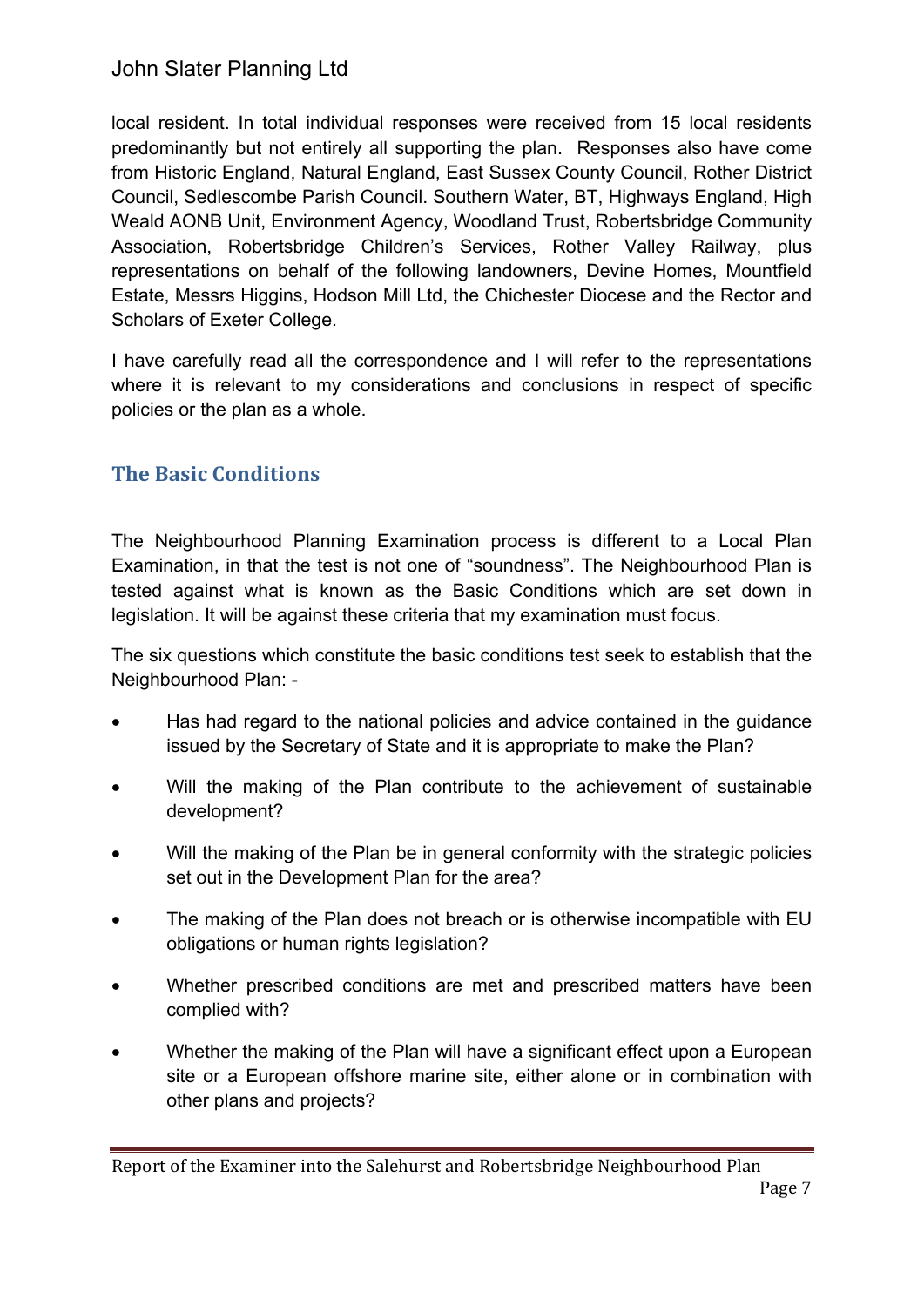# **Compliance with the Development Plan**

To meet the basic conditions test, the Neighbourhood Plan is required to be in general conformity with the strategic policies of the Development Plan, which in this case is the Rother Local Plan Core Strategy adopted on 29<sup>th</sup> September 2014. I am aware that there are also saved policies of the Rother District Local Plan, adopted on the  $10<sup>th</sup>$  July 2006, but that these do not constitute strategic policies. Work is underway on the emerging Development and Site Allocations Local Plan which has reached its Options and Preferred Options stage. As this is draft policy, it is not a requirement that its policies have to be considered, as part of the basic conditions test in any event. Robertsbridge is classified as a Rural Service Centre in the settlement hierarchy. The spatial strategy for this area is set out in the chapter of the Core Strategy dealing with Rural Areas. Robertsbridge is allocated 155 new dwellings for the period 2011 to 2028, part of a rural areas requirement to provide 1,670 additional dwellings. The rest of the plan area is described as countryside. The present development boundary is set out in the 2006 Local Plan and the Grove Farm site has a specific policy allocation Policy VL7 in addition to an allocation at land adjacent to Culverwells (Policy VL8), which I understand now has planning permission for development.

# **Compliance with European and Human Rights Legislation**

Rother District Council issued a Screening Opinion in a letter dated 15<sup>th</sup> June 2016 which concluded that it was likely that the plan would have significant effects on the environment and that a full Strategic Environmental Assessment (SEA), as required by EU Directive 2001/42/EC which is enshrined into UK law by the "Environmental Assessment of Plans and Programmes Regulations 2004", would be required.

The District Council, as competent authority, confirmed on 15<sup>th</sup> September 2016 that as the parish was over 10km from a European site, it was unlikely that anything proposed in the plan would have an effect on a protected site and a Habitats Regulations Assessment would not be required.

The Regulation 15 submission included an Environmental Report. There had been some criticisms made during the consultation regarding the content and the methodology. At the hearing, some time was spent scrutinising the consistency of the assessment of some of the sites. At the end of the hearing, I offered the Qualifying Body the opportunity to review their original report and the Parish Council accepted my invitation and prepared a revised version of the report during October. This version more clearly compared alternatives, including the preferred approach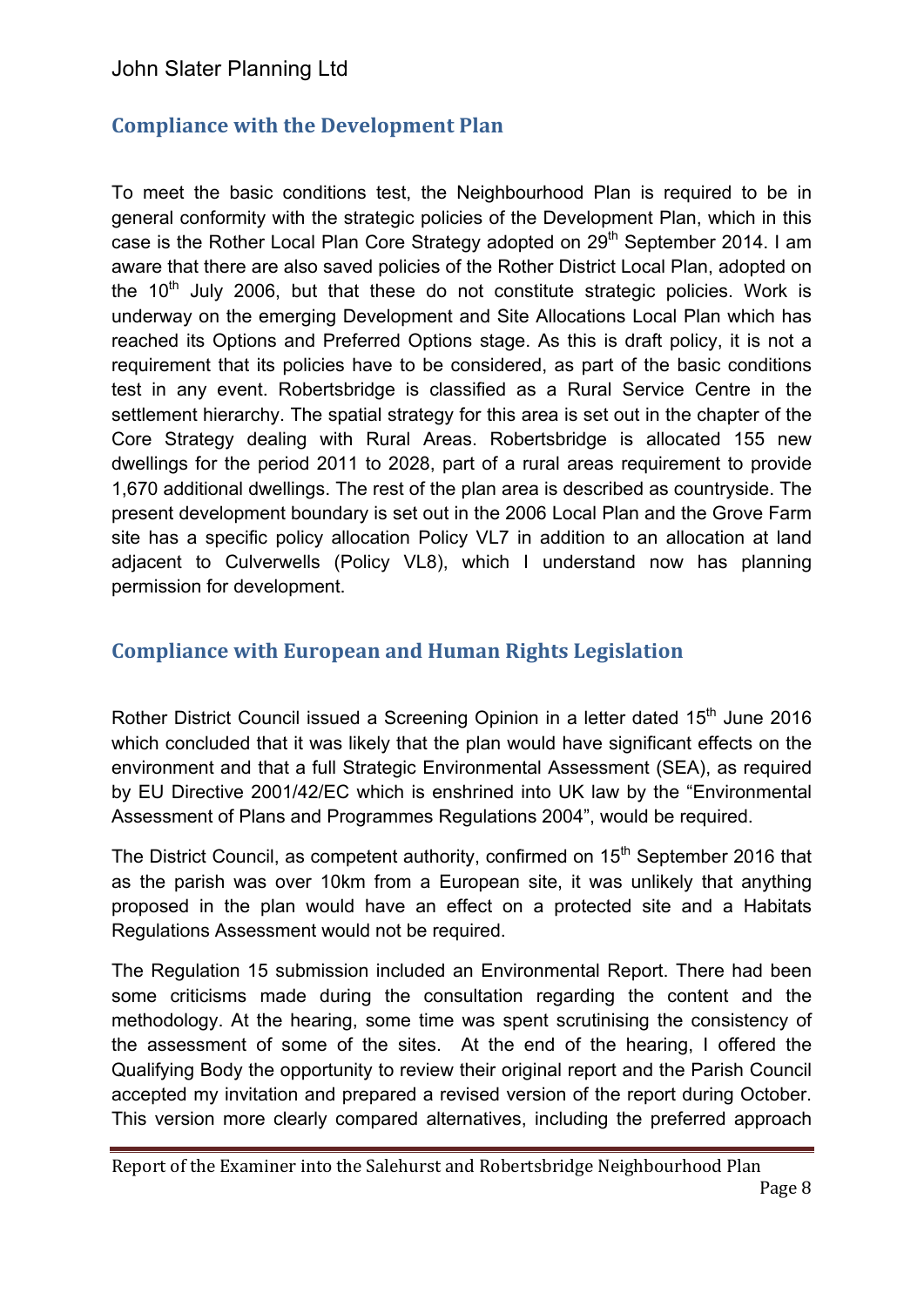and how these were assessed against baseline environmental characteristics. The report expanded on the positive and negative effects of each alternative. Much greater clarity of explanation has been given for the choices made. This report was, at my request, made available for public comment for 28 days, ending at the end of November 2017. This generated new 29 responses and I have read them all. It appears that 16 of the letters submitted at that time were from local residents mostly of Fair Lane, setting out specific objections to the Vicarage site and did not refer at all to the contents of the Revised SEA.

Whilst parties may have issues with the scoring and the contents of the revised Environmental Report, I am satisfied that the basic conditions regarding compliance with European legislation are now met. I am also content that the plan has no conflict with the Human Rights Act.

The Local Planning Authority will need to consider whether the revisions I am recommending in this report, require further environmental assessment under the SEA Directive.

# **The Neighbourhood Plan: An Overview**

Much of the hearing was taken up by the issues surrounding the Neighbourhood Plan's housing allocations. Whilst important, the Plan's housing allocations are but a small element of a plan that covers a whole range of issues, set out in 38 policies, which are also important to the community in order to steer and quide development in the parish over the next decade or so.

## **Community Support v Planning Policy**

In my examination, I have been particularly conscious that there was an overwhelming preference expressed during the public consultation on the plan for it to promote the redevelopment of the Mill Site. It is clear that great weight has been attached to reusing this brownfield site, which has been derelict since 2004, along with securing the restoration and reuse of major buildings, which partly lie in a conservation area as well as the restoration of the listed buildings on the site. This is an essential remit a neighbourhood plan, to articulate the community's vision in terms of directing where new development should go and what it should help achieve.

However, this clear expression of public support cannot ignore important planning considerations and that is partly the purpose of the examination, in terms of ensuring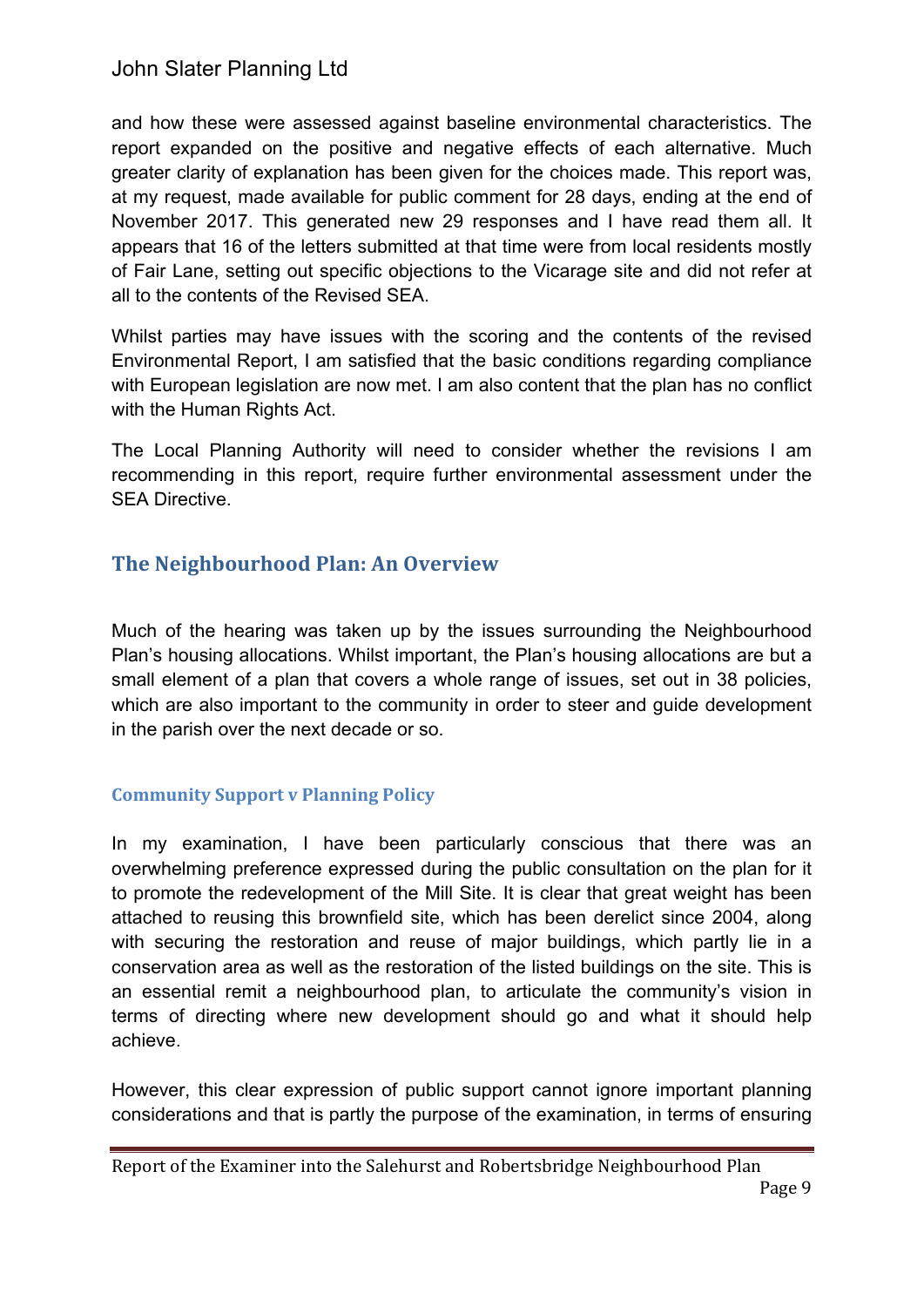that the "making" of the plan has had regard to national policy, strategic policies in the Local Plan and ensuring that it delivers sustainable development. Much of the public hearing and the preliminary exchanges that led up to it, concentrated on the impact of flooding as it affects the housing allocations. particularly the Mill Site. Whilst, much of the site is above Flood Zone 2 and 3, importantly, the sole vehicular access into the site is shown as being within an area liable to flood risk. Whilst flood defence works have, in recent years, been put in place, these will only provide protection for the 1 in 75-year event, whilst national policy requires that safe access is available in the event of a 1 in 100-year flood.

## **The Sequential Approach**

It is a fundamental matter of national policy, that in localities which include flood risk areas, plan makers, including for neighbourhood plans, should go through a sequential approach to site selection. The normal approach is to allocate sites which do not flood, unless there are no sites which are available outside the flood area. This approach would lend support to the allocation of the residential sites, which fall outside the flood risk area. It is clear from the responses to my questions on this topic, that the qualifying body, when it was preparing its neighbourhood plan, did not conduct an explicit sequential site selection process and were persuaded, at an early stage, of the benefits of residential development on the Mill Site, as supported by public preference, which took the view that these benefits, outweighed the flood risk. The Qualifying Body stated that concerns as to its overall approach were only strongly raised at the Regulation 16 stage.

This has resulted in a number of objections to the plan, and in particular its approach to site selection, on behalf of promoters of other sites, which are not liable to be at risk of flooding, but which have not been allocated in the neighbourhood plan. Equally, I am conscious that strong representations came from the Environment Agency, who pointed out that the lack of sequential analysis of sites not liable to flood as well as pointing out that the depth of floodwater, at its deepest point, for entering or leaving the site would be over 1m deep. The NPPF states that in all eventualities development should have safe access and escape routes during a flood event for the lifetime of the development. I do not accept the Qualifying Body's assertion that "it would not be possible to achieve the housing requirements, allocated by the Local Planning Authority, without proposing homes to be built in areas at risk from flooding".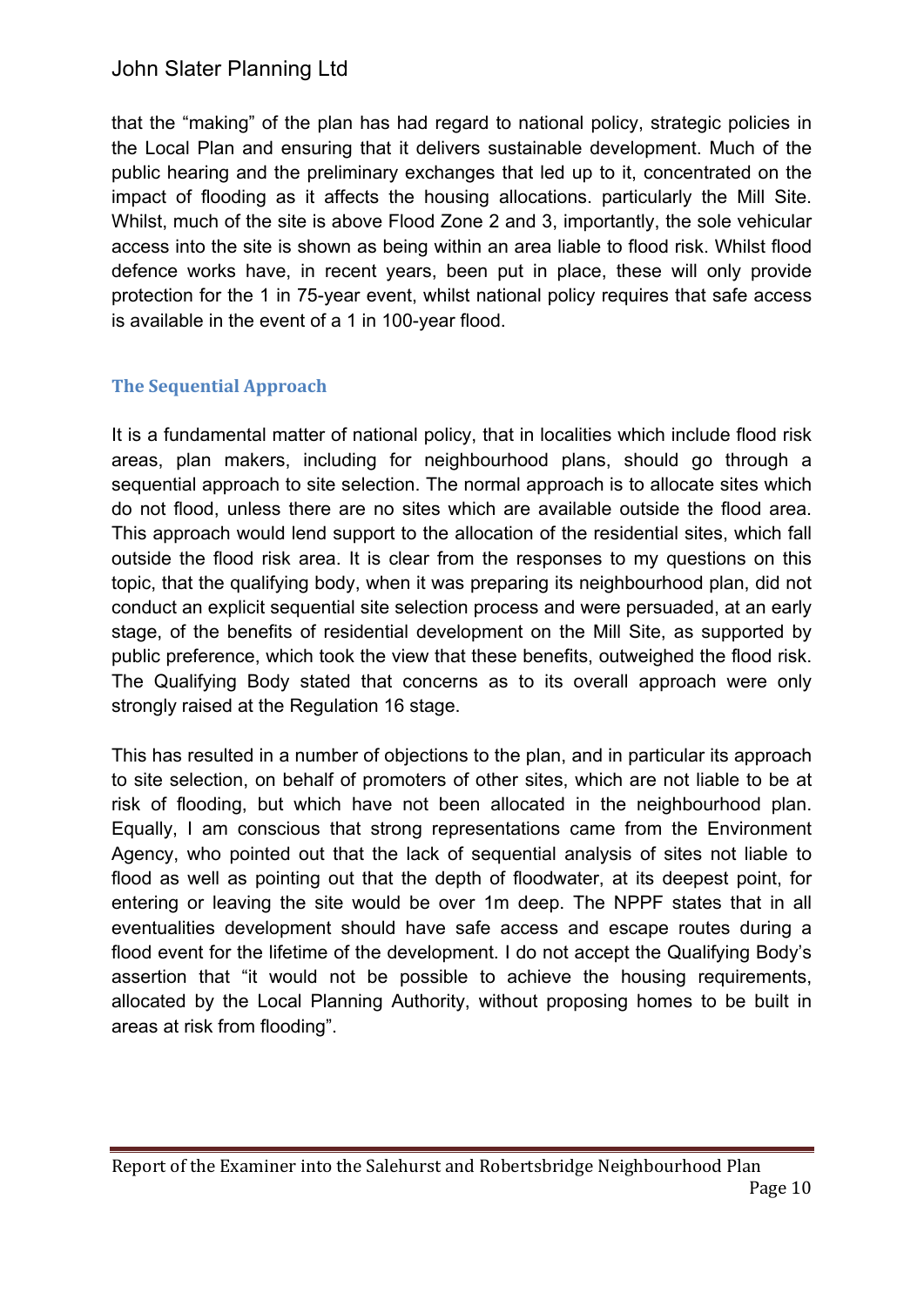## **The Exception Test**

However, Paragraph 102 of the NPPF does allow the consideration of wider sustainability objectives through the Exception Test, which the promoters of the site have relied upon as part of their justification. I do note however that this should be after the consideration of sites with a lower probability of flooding. However, that does to some extent, allow the neighbourhood plan to be considering the regeneration benefits of the bringing back into beneficial use a brownfield site. The first bullet point of the above paragraph states that "it must be demonstrated that the development provides wider sustainability benefits to the community that outweigh flood risk..." It goes on in the second point to say that "a site – specific flood risk assessment must demonstrate that the development will be safe for its lifetime taking account the vulnerability of its users…" It concludes "Both elements will have to be passed for development to be allocated or permitted". This is backed up by advice in the PPG (para 7-022) which states "where other sustainability criteria outweigh flood risk issues, the decision-making process should be transparent with reasoned justification for any decision to allocate land in areas of high flood risk in the sustainability appraisal report."

The Qualifying Body at the hearing said that it had intuitively carried out that balancing act, weighing flood risk against wider benefits, but it had not been fully documented in its Sustainability Appraisal. Following the hearing I offered it the opportunity to revise its Strategic Environmental Assessment– Environmental Report to better articulate its reasoning on this matter. That has now been done and the document is now explicit as to the plan's approach on this issue, which is at least, in my opinion, now properly articulated.

#### **Achieving a Safe Alternative Access**

As stated, the issues of how to maintain a safe access in the worst flood event were raised part of my pre-hearing questions. In response, it emerged through the hearing process that the representatives of Hodson Mill Ltd, owners of the Mill site, had promoted the possibility of an alternative emergency route, to enable a dedicated access and escape route to the development, in the event of the access road becoming flooded. A possible alignment was presented in evidence at the time of the inquiry and we walked that route on the accompanied site visit. At the hearing, I offered the developers an opportunity to further explore the feasibility of this route and demonstrate the deliverability of that access, to get agreement in principle from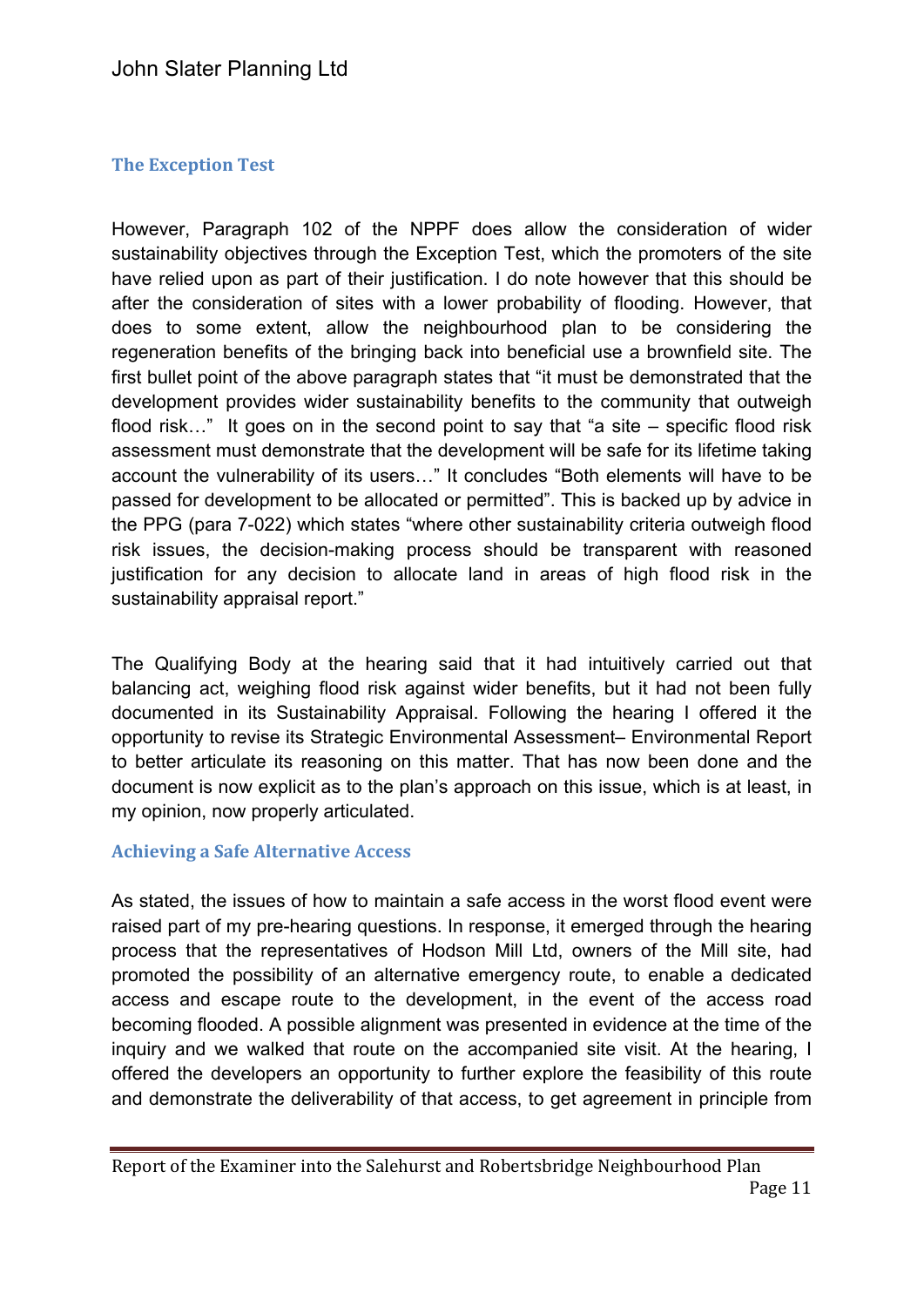landowners that they would allow the creation and retention of this access as it was on land outside the developers' control.

Such a route could provide an ambulance and fire and rescue services with separate access to safely evacuate residents in a life-threatening situation, along with allowing access to the site for other vital care providers to housebound residents of the development, whatever the depth of water. An alternative access alignment to the plan presented to the hearing, was shown on the subsequently submitted representations from Hodson Mills Ltd, along with correspondence from the emergency services, as suggested by Paragraph: 058 Reference ID: 7-058- 20140306 of the Planning Practice Guidance and confirmation of the agreement in principle from the land owners, which would secure access between the development and the A21. That would, of course, be subject to agreement of terms. I am satisfied that the implementation of this route does offer the prospect of a viable alternative access, to what the national guidance describes as "more vulnerable development", in the event of a 1 in 100-year event and this reassures me that the residential allocation of the Mill Site, could be served by a safe alternative access. This allocation is however contingent upon the subsequent agreement of the landowners to allow this access, for the lifetime of the development, as currently the land is outside the control of the promoters of the Mill Site. At the development management stage, it will be incumbent on the planning authority to be satisfied that this route is physically put in place, before the development is first occupied, and that such agreements are in place so that it remains available for use, for the lifetime of the development.

## **Consideration of the Basic Conditions re the Mill Site**

Most of the Mill site is above the flood zones and the proposed layout, shown on the current planning application, has the living accommodation of those units within a flood prone area, with floor levels and access routes to the units above the flood water level. I am however conscious that there is no certainty that the development will be implemented in accordance with the current application, if approved. I am also aware that my decisions on this site allocation, mean that in future, alternative applications would not need to go through the sequential test.

I have therefore concluded that, in light of the securing a safe access the development, development on this site can now be said to comply with Secretary of State advice and policy and I conclude that the development of the Mill Site for housing and employment purposes would constitute sustainable development. I am therefore content to confirm that this element of the plan does meet basic conditions.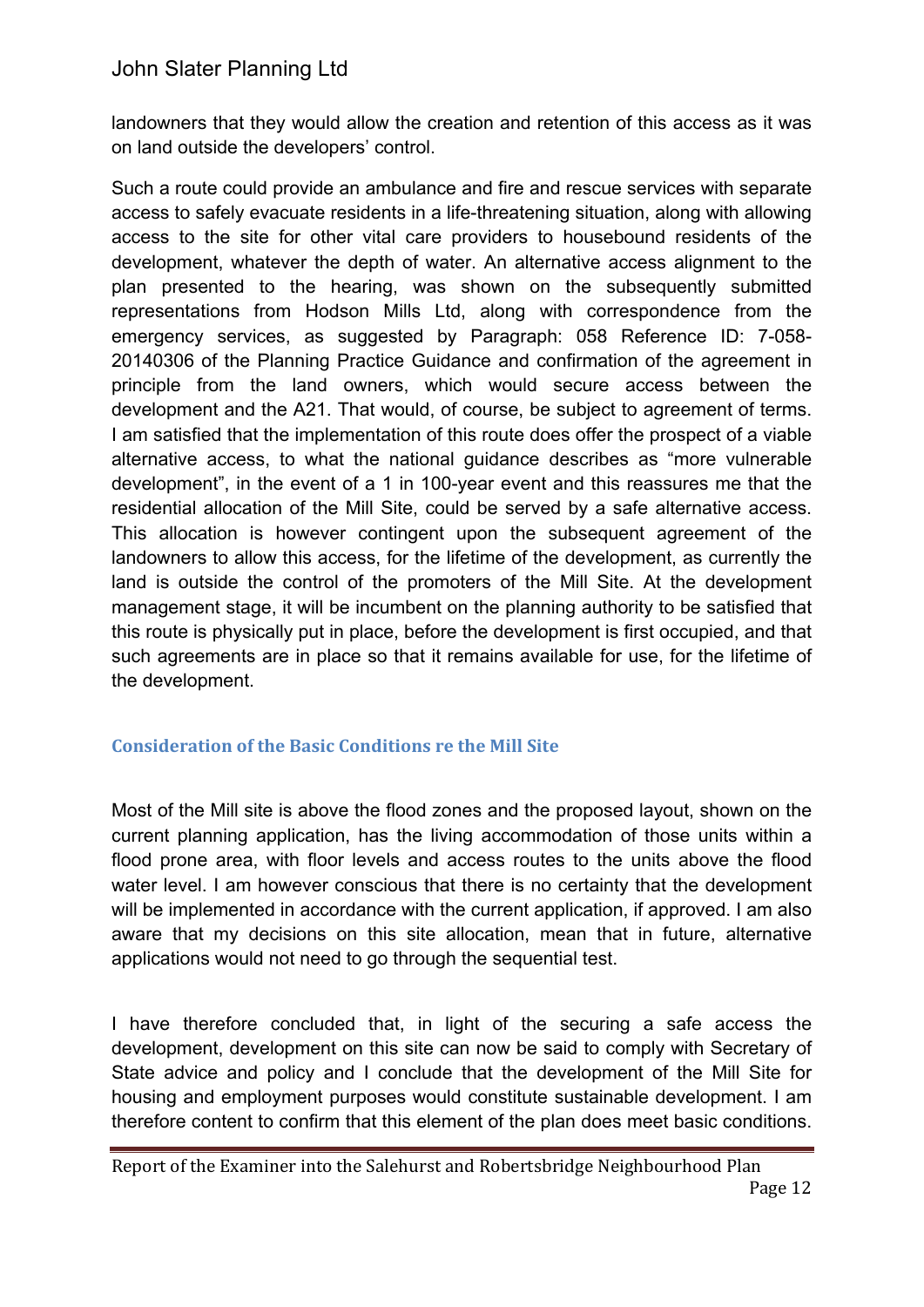However, I must stress that my conclusions as to the allocation of this land is conditional upon that alternative emergency access being delivered, as part of any development proposal and the route needs to be available in perpetuity for the lifetime of the development.

## **Loss of Employment Floorspace**

Concern was also expressed by the LPA that a solely residential development would result in the potential loss of employment floorspace, on a site that had previously been an employment site. I do note that there has been nobody employed on the site for over a decade. It could be argued that the employment use would not be a realistic long term possible use and as such would be covered by the provisions of paragraph 22 of the NPPF. However, that would have been my conclusion in terms of the reuse of the existing buildings on the site, but I note that the planning application does provide for the inclusion of 1200 sq. metres of employment floorspace including an A3 unit in the Mill once extended. As this will be a mixed-use development, I consider that it is an element of commercial floorspace should be part of a residential / employment allocation. This proposal has been accepted by the Qualifying Body and my proposal is that it should be identified in the Neighbourhood Plan, as it is one of only a few opportunities to get new employment floorspace provided within the Plan area.

## **Affordable Housing**

At the hearing, Hodson Mill Ltd indicated, that for viability reasons, the Mill Site would only be able to provide a nominal contribution to affordable housing. This is a major concern, in terms of the overall ability of the neighbourhood plan to meet housing need for the whole Plan area, as this site contributes approximately 66% of the plan areas housing supply. Under normal circumstances a development of 100 units would have produced 40 affordable units. If the largest site cannot deliver its required share of social housing, then the plan as a whole will fall short of the amount of affordable housing it needs to be delivering, in order to meet the housing needs of the area. The actual level of affordable housing which the site can achieve and still remain viable is a matter that must be demonstrated transparently, through the submission of viability evidence at the planning application stage.

This matter is somewhat complicated by the fact that there is an extant planning application which was submitted at the same time as the neighbourhood plan examination. I am not party to the confidential viability evidence that has been submitted with that application and I understand that the council has employed the District Valuer Service to assess the veracity of the information. However, in my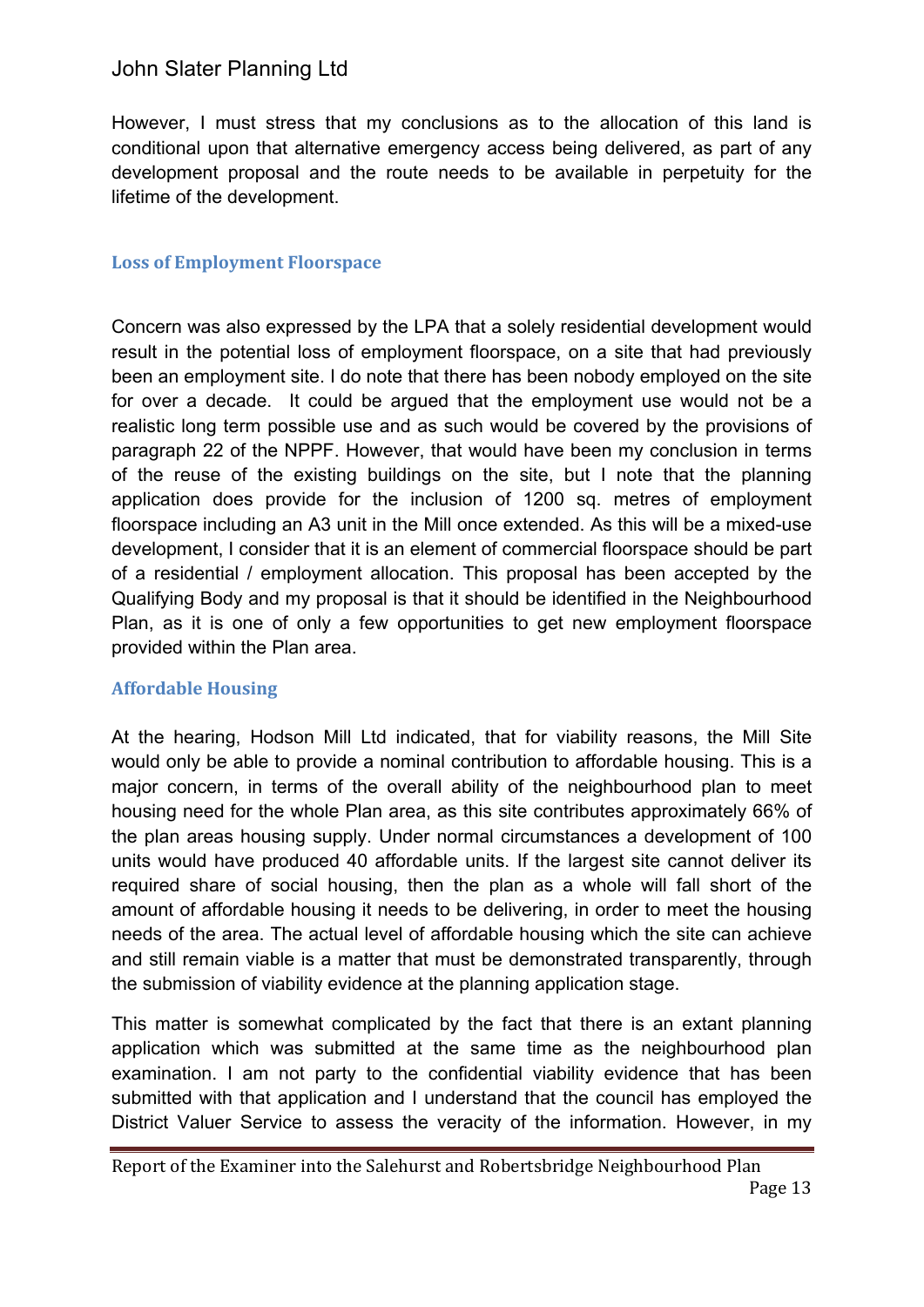experience, I consider it highly unlikely, due to the uncertainties surrounding the actual condition of the Mill Building once work commences and the high development costs associated with the restoration and conversion of the historic buildings, plus the possibility of having to remediate contaminated land, that full compliance with the normal affordable housing policy will be possible.

I received no satisfactory response at the hearing, to how the neighbourhood plan would be able to address the shortfall in housing delivery, for those persons who are not able to purchase homes at market level, if its largest allocation site cannot provide it. The key issue is how is the neighbourhood plan going to meet it all the elements of its objectively assessed housing need for its area, beyond delivering the overall numbers set out in the Core Strategy.

I have therefore had to come to my own conclusion on this point. Whilst I fully accept the community's legitimate choices made, that it has sought to prioritise the restoration of the Mill Site, I cannot accept that this should be at the expense of those people in housing need, when it comes to allocating new sites for housing. I therefore conclude that the only way to ensure a more realistic quantity of affordable housing is built, is to recommend that the neighbourhood plan allocates an additional site, beyond the three sites in the Submission Version of the Plan, which can help replace at least some of the affordable houses that the Mill Site will not be delivering, but which the Plan area needs. I also am conscious that the Vicarage site would be below the threshold to require on site affordable housing, hence the only site that would as proposed, deliver the required 40% affordable housing, would be the Heathfield Gardens development.

## **Grove Farm and Bishop Fields**

This then brings me to the consideration of the other housing sites which have not been allocated in the neighbourhood plan. Much attention was given to Grove Farm and the Bishop Fields sites at the hearing.

I place due weight on the fact that the Grove Farm Phase 1 site is already an allocated site for residential use, in the present adopted version of the development plan – Policy VL7. Whilst I have been made very aware that this is a controversial site locally, my conclusion is that it is readily developable, residential land, within easy walking distance to the primary school, the shops and other village amenities of Robertsbridge. As the existing Local Plan states: "Housing on the allocated land would have little effect on the character of the AONB or Robertsbridge because of the topography". It was explicitly confirmed by the representative of Exeter College at the hearing that the development of this site would offer full compliance with affordable housing policy, notwithstanding the fact that the development would also,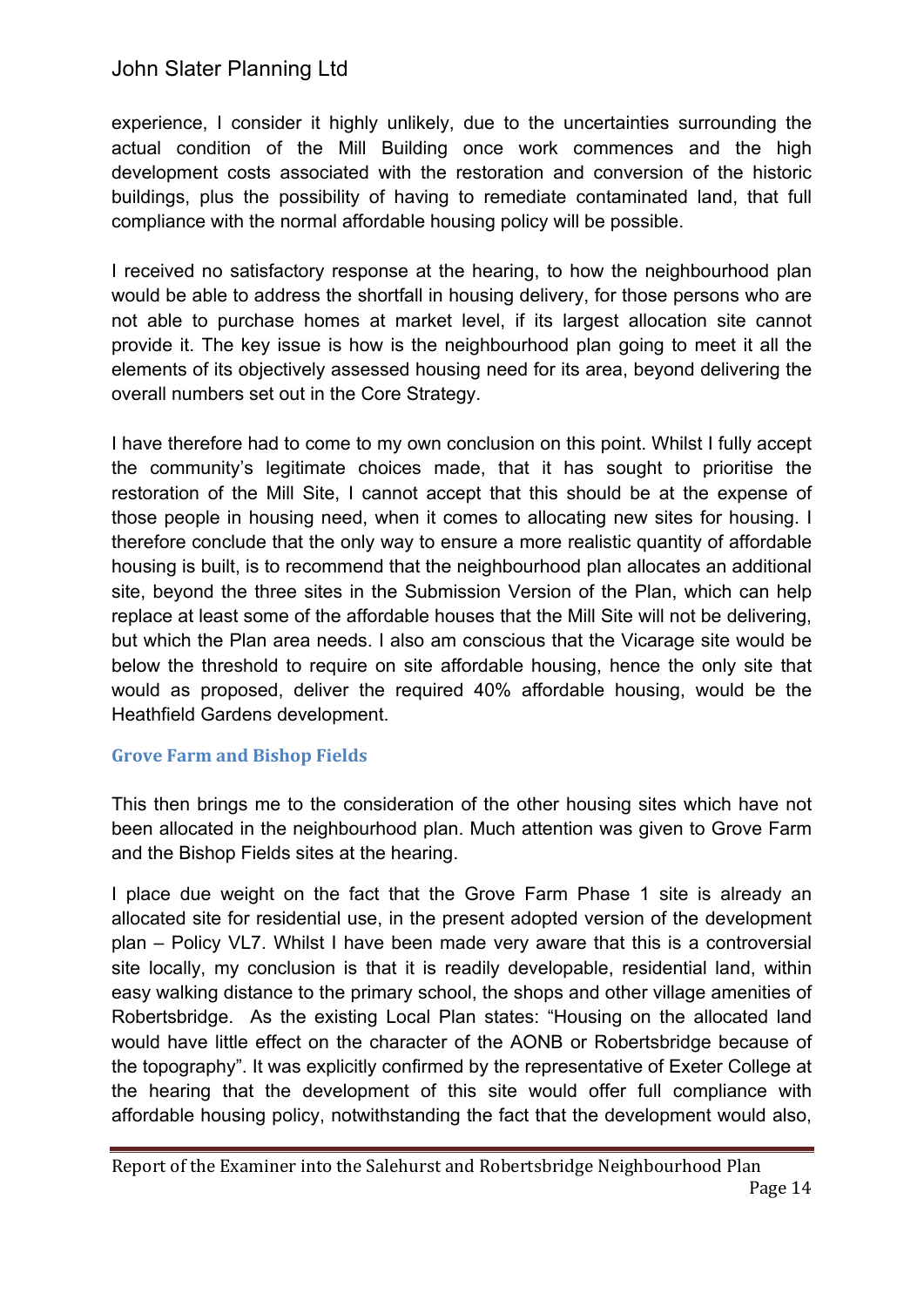like the Mill Site be securing the restoration of a redundant listed building. The delivery of this site would go in some way to offset the shortfall in affordable housing arising from the Plan's choice of allocating such a significant amount of housing to the Mill Site.

I need to make my position explicitly clear that had it not been for the provision of the emergency access route, I would not have been able to recommend the inclusion of the Mill Site as a housing allocation, as I could not conclude that it would have safe access in a 1 in 100-year flood event. Under that scenario, I would have had to consider the allocation of the Bishop Fields site, to make up the shortfall. However subject to this safe access being delivered, I accept that there is no overwhelming requirement for the Bishop Fields site to allocated at the present time, having regard to the overall levels of housing proposed to be allocated to Robertsbridge in the adopted Core Strategy.

I consider that preference for the Mill Site over Bishops Fields is a legitimate expression of local views which is at the heart of neighbourhood planning. In the light of that conclusion, I will not be recommending the amendment to the development boundary to include that site. However, I note that the intention of the Parish Council is that there will be a review of the plan in five years, and if the development on the Mill Site is not yet built, then the consideration of this land could be contemplated as part of that review. I do appreciate that this was a situation that presented itself with a previous Local Plan in the past.

#### **Other Matters**

My recommendations generally are concentrated on the Plan's policies and it may well be necessary for alterations to be made to the supporting text and justification to reflect my recommended changes so that the plan reads as a coherent document.

# **The Neighbourhood Development Policy**

## **Policy EC1: Retail in the village centre and outskirts**

I was struck by the range of retail units that Robertsbridge, for its size, has to offer. The policy supports new or additional floorspace in the retail core, so long as it enhances the village's shopping offer. Planning control cannot differentiate between different retail uses. This is therefore not possible for the decision maker to have regard, as a policy consideration, as to whether a particular retail use would actually enhance or detract from the village's shopping offer. Equally in terms of a unit's accessibility, if it is within the village core, then by implication, it will be in an accessible location. I will therefore be recommended that these requirements be removed from the policy.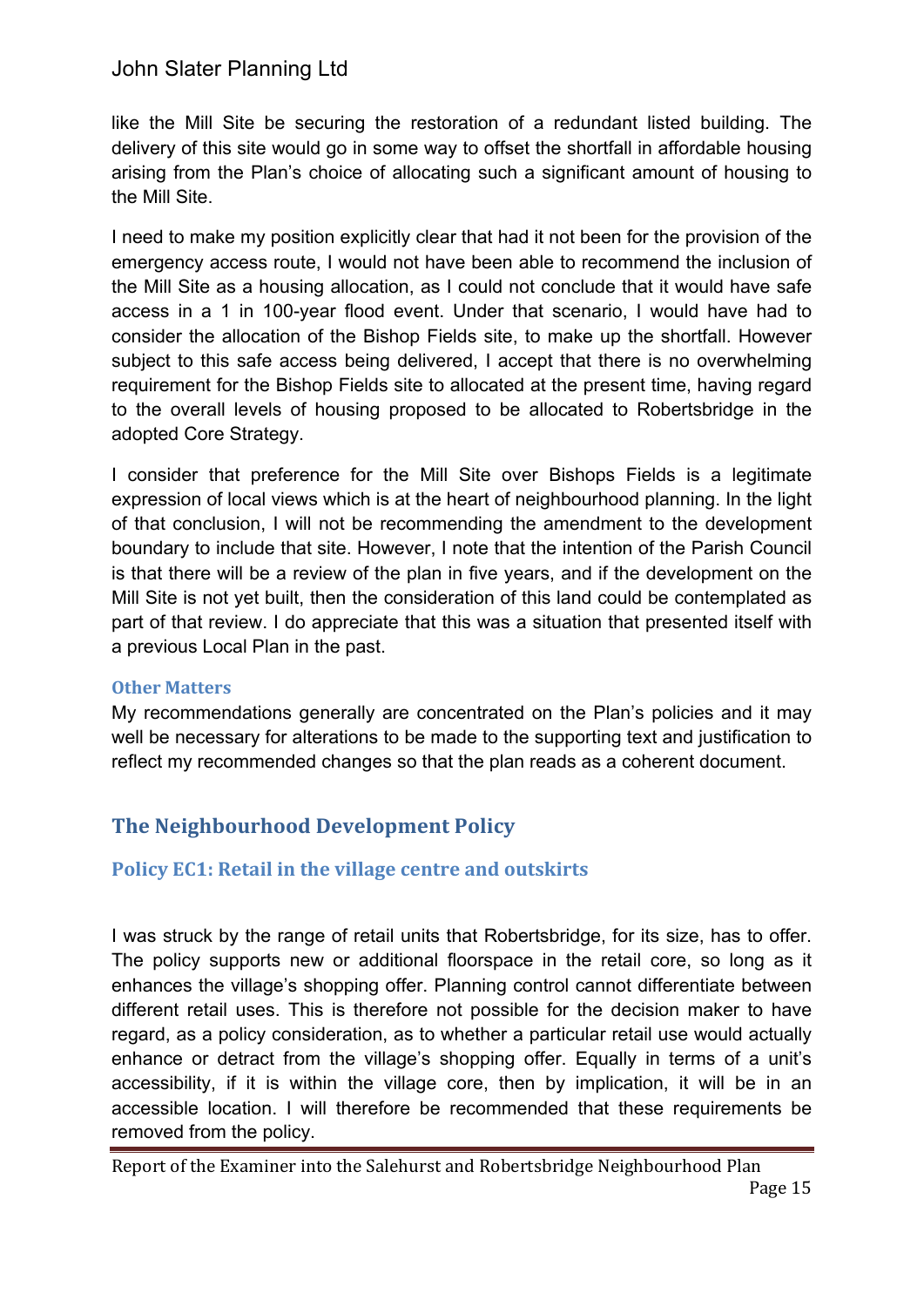In terms of retail development outside the village core, I do not believe that there is the synergy with the village centre, that the wording of the policy implies. I accept the justification behind the policy as set out by the Parish Council in their response to my initial questions on this subject. I consider that to support the objectives set out in paragraph 28 of the NPPF the introduction of new retail stores in an out of centre location should be limited to *small scale* proposals, which should be inserted in the wording of the policy, before "additional provisions".

The final element of the policy relates to the design of shop fronts and lighting of commercial premises. I propose to make it clear that the requirements apply only to premises within the Conservation Areas or the case of alterations to existing historic shopfronts.

#### *Recommendations*

In the first sentence delete "provided it enhances the village's shopping offer and is accessible, to support its role as a Rural Service Centre".

Insert, at the beginning of the second paragraph, "Small scale".

In the second sentence of paragraph 2 after" lighting" insert "in the Conservation Area" and insert "all" before "historic shop fronts".

# **Policy EC2: Facilities to support and encourage home working through ultra-fast telecommunications provision**

I have no comments to make on this policy.

## **Policy EC3: Employment retention**

For the sake of clarity, I propose to make it clear that the policy relates to the sites shown on Map 8 which shows the employment areas.

I am concerned that if the aim of the policy is to retain employment within the parish, any initial marketing leading to occupation for community uses, is unlikely to meet the objectives of the plan. I believe that the wording is confusing. If a new employment use cannot be found within a reasonable period, I agree a 6-month marketing period is appropriate, then it should be allowed to be marketed for a mixed employment/residential use which this would be compliant with Core Strategy Policy EC 3 or else for a community use. However, the possibility of the retention of an employment use must be fully tested.

The wording of the policy could also be making it explicit that applicants meet both criterion one, that it is demonstrated that an employment use is no longer viable or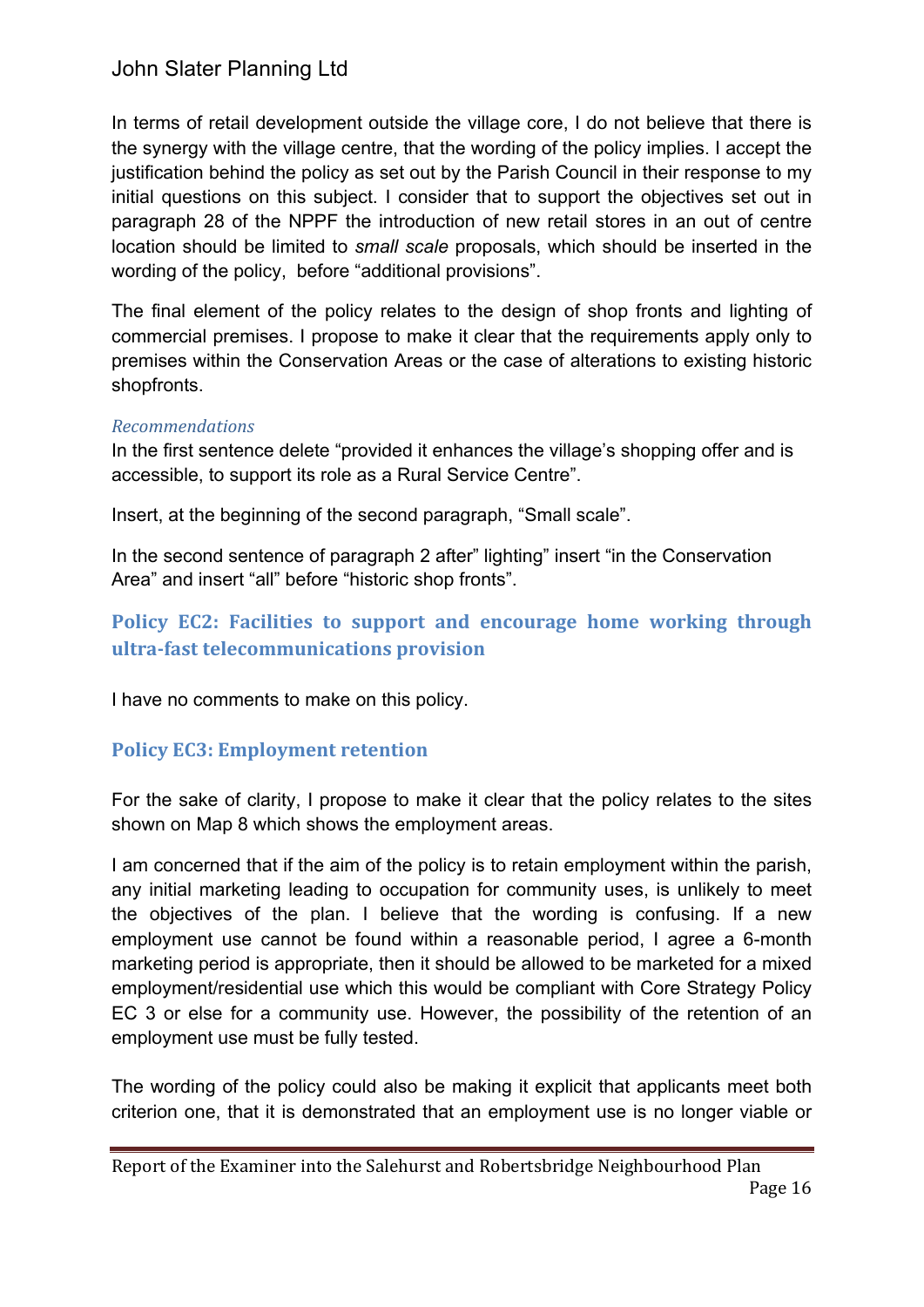criterion two, that the premises have been vacant for 24 months and have been actively marketed for that use for at least 6 months. If an employment or community use cannot be found, it is unreasonable not to allow a residential use. Indeed, new permitted development rights will allow smaller light industrial premises to be converted into residential use without requiring planning permission. It would also be against national planning policy, as set out in paragraph 22 of the NPPF. I will recommend that the final criterion be amended in line with the LPA's suggestions but I would add that use for residential could also be included as a thrust of national policy is to allow redundant employment buildings to be converted over to residential use.

#### *Recommendations*

Insert "as shown on Map 8" after "employment sites".

Insert "and" at the end of criterion1.

In criterion 2, delete "(or as identified by the market)" and also "or community".

Reword the final criterion to "the alternative proposal would make effective use of the site for employment alongside other enabling uses or, if not viable, provide other community uses for which a need has been identified".

## **Policy EC4: Assets of Community Value (Community Right to Bid)**

The policy seeks to protect, by the development plan policy, nine categories of properties which at this stage have not been added to the Register of Assets of Community Value. That registration is an entirely discretionary and is separate from the planning application process. Rather than delete the policy as proposed by the LPA (and accepted by the QB), I propose to change the policy to protect any uses, as far as is possible, which are registered as Assets of Community Value in the future. The list of properties to be put forward for registration can be included in supporting text but it needs to be made explicit that protection only applies when the application for registration has been successful.

#### *Recommendations*

Delete everything after "strongly resisted".

## **Policy EC5: Tourism**

I am not clear whether a proposal for tourism development has to meet one or all of the criteria. The first criterion relates to the construction of a new building for tourist use, rather than say, for a change of use to bed-and-breakfast accommodation. It would not be an enforceable requirement for the policy to require a business to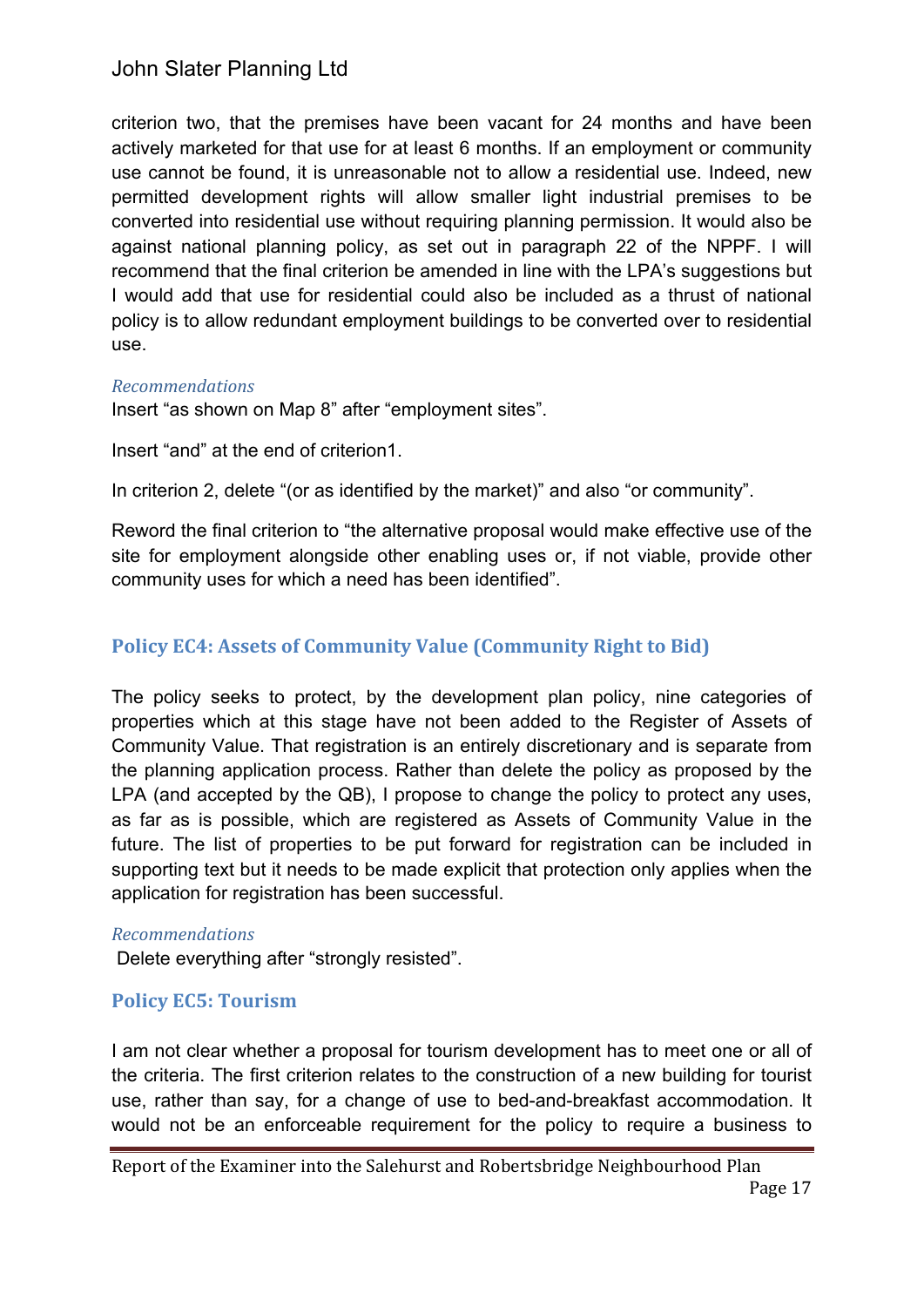actively promote access by sustainable transport. Robertsbridge has a railway station but it would not be practical for every type of tourist development, say pony trekking at an equestrian centre, to actively promote its use. This is really a matter for businesses to consider, through "encouragement", if it is a practical consideration, rather than being a mandatory planning requirement. It is important that the last criterion does not just apply to the countryside, but also the settlements within the plan area.

The reference to policies in emerging allocation plans, set out in the final paragraph will be more properly be put into the supporting text, as it is a matter of clarification rather than being a policy to require compliance with another policy in the development plan!

I do not consider that it is a reasonable expectation for a proposal to only be considered acceptable if it makes use of the historic and geographic attributes of the area. Some tourist related development could be equally acceptable, but would not necessarily meet that criterion, for example a business offering cookery courses would not be able to demonstrate compliance, but would nevertheless be a welcomed addition to the tourism offer of the area.

#### *Recommendations*

Insert at the start of criterion 1 "any new building(s) and add "and" at the end of the sentence.

Delete criteria 2 and 3.

At the end of criterion 4 "and its settlements".

Move the final paragraph to the supporting text.

## **Policy EC6: Rural businesses**

The LPA has recommended changing the title to better reflect the purpose of the policy, by calling it "The reuse, conversion and extension of rural buildings". I do not consider that is the change required to ensure compliance with basic conditions, but I would have no concerns if the QB decided to accept that suggestion.

The policy, as written, contains an inherent contradiction, as pointed out by the LPA and I propose to remove the first criterion as it has no purpose. I accept the other wording changes proposed by the LPA to improve the precision of the policy and to protect the landscape.

I also do not consider that the third criterion is necessary, particularly having regard to the extensive rural areas, covered by the plan, parts of which will have no traffic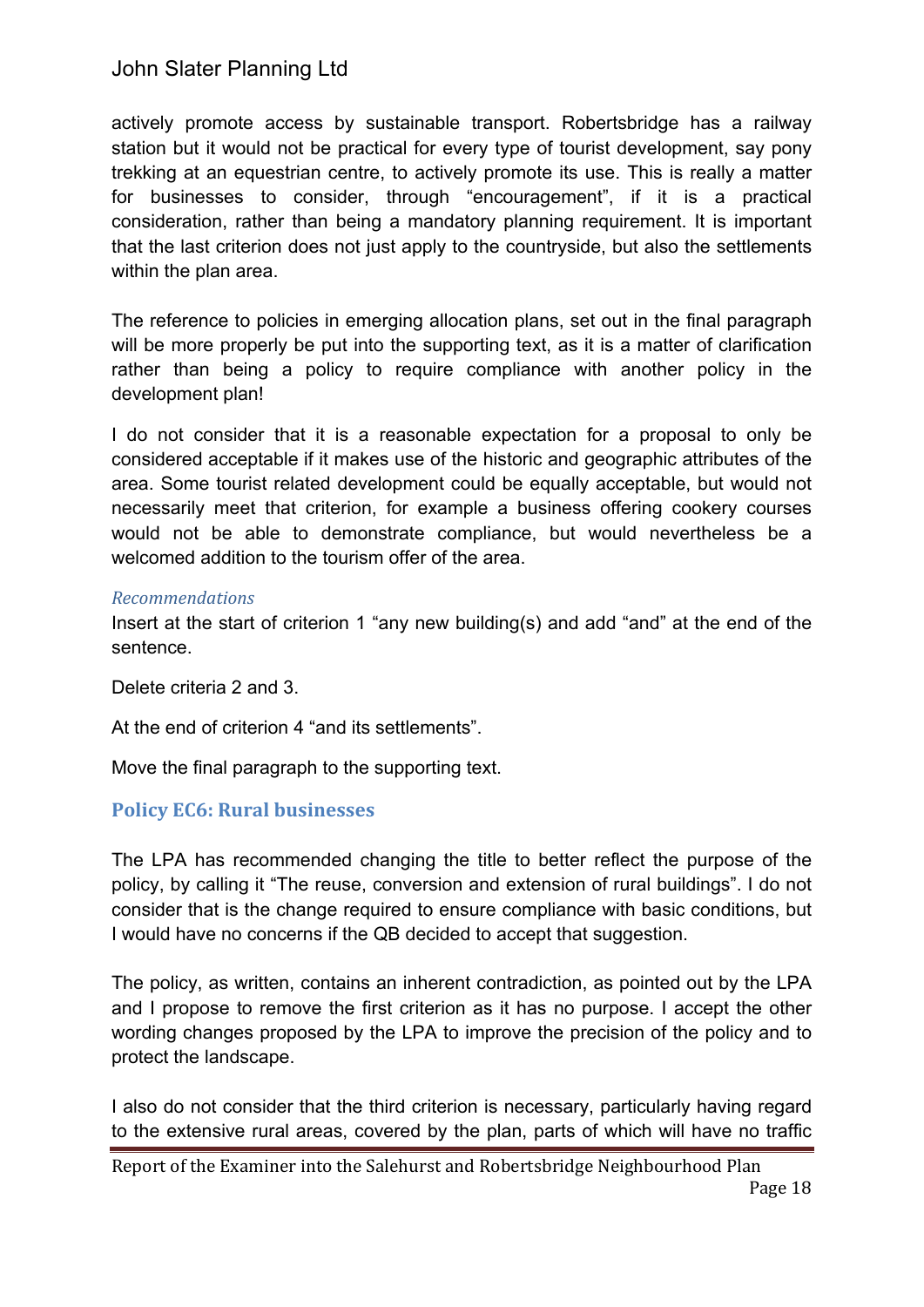impact upon Robertsbridge. Similarly, I do not consider that good access to the A21 should be made a requirement, say to make the conversion of an existing building acceptable in planning terms, especially as the authorised use of existing buildings would itself have the potential to generate traffic. Indeed, Highways England as stated in their Reg 16 response, are unlikely to agree to the construction of new accesses, directly onto this truck road. Buildings can only be converted to a new beneficial use in the location where they are situated, and it would not be sustainable development to prevent them being put to a new beneficial use just because of concerns regarding their accessibility to the A21. I consider that it is too onerous to require that an applicant must demonstrate that "a building cannot economically be used for its original purpose" as this could prevent it being put to a more useful and more productive use, that will in turn, generate additional expenditure in the area and hence extra jobs. That is the objective of the section of the NPPF that deals with "Supporting a prosperous rural economy," especially when it relates to the diversification of agricultural and other land based rural businesses.

#### *Recommendations*

In the first sentence add ", extension" after "re- use".

In b) delete "providing it is not a historic building."

Delete criteria 1, 3, 4 and add an additional criterion "it has an acceptable impact upon the rural High Weald AONB landscape".

## **Policy EC7: Encouraging employment**

The wording of the first criterion is not robust, as a means of determining a planning application and I will be recommending the revised wording put forward by the LPA which has been accepted by the Qualifying Body. In terms of the third criterion, national policy (para 32 of the NPPF) is that "proposals should only be prevented or refused on transport grounds where the residual cumulative impacts are severe". I will recommend that the wording is revised to bring it into line with national policy. Rather than referring to the policy in the Core Strategy, I agree that the proposed change advocated by the QB as a response to the LPA's Reg 16 representations is an appropriate response, which is to allocate the Mill site for at least 1200m2 of employment space, as well as noting that there are extant planning permissions for Glyndebourne Estate land (RR/2013/2380) and the extension to Culverwells (RR/ 2015/1874).

#### *Recommendations*

Replace criterion 1. with 'it is in keeping with the character of the area and the amenities of neighbouring properties and minimises visual impact through sensitive siting and design".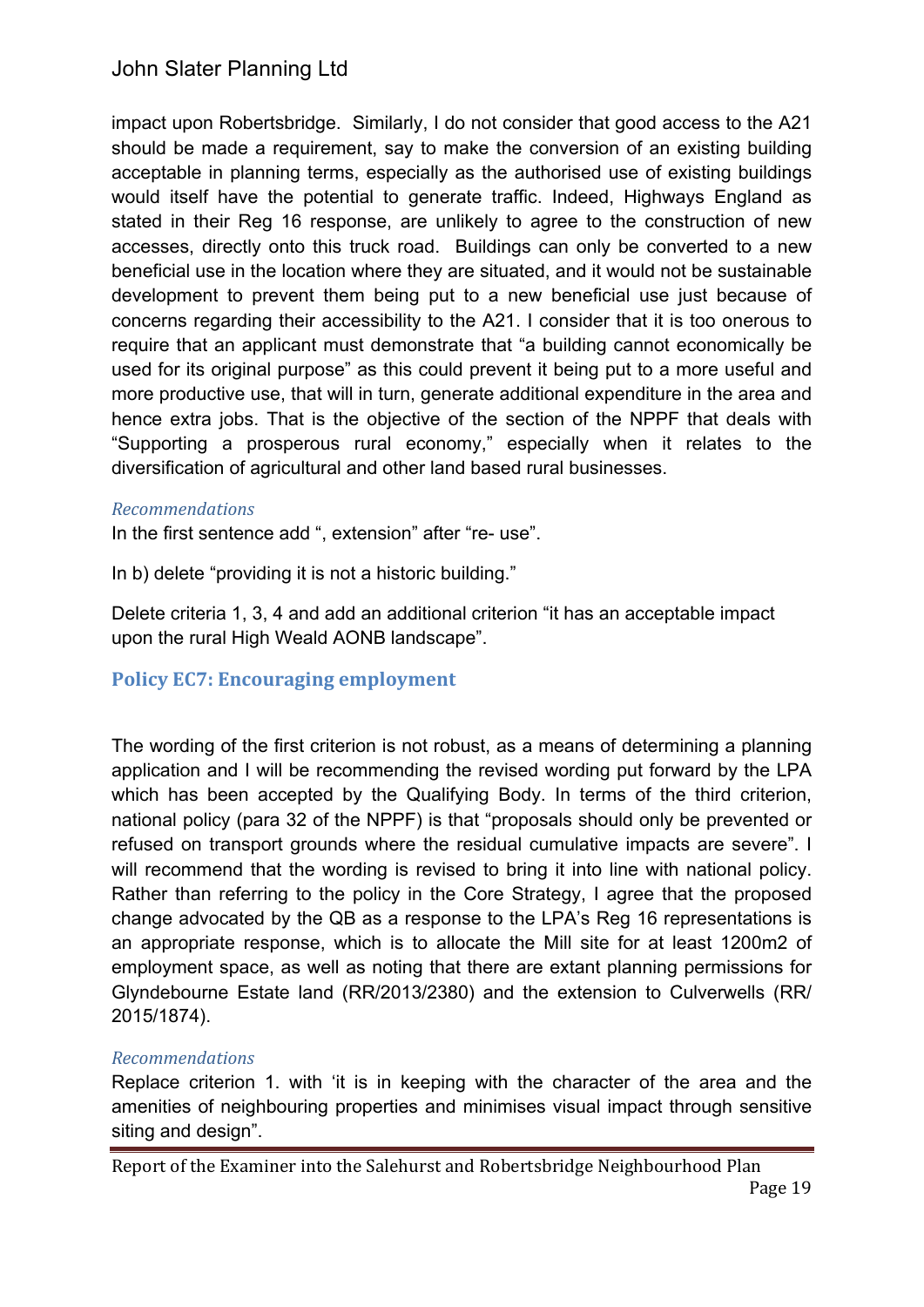In criterion 3. Add "severe" before "traffic".

Delete the final paragraph and move to the supporting text.

Then add a new paragraph at the end (after the policy) by stating: "The Plan in Policy HO3 allocates at least 1200sq m of employment floorspace (including Class A3 uses) to the Mill Site".

## **Policy ED1: Education provision**

I agree with the LPA that the approach set out in the neighbourhood plan would not lead to sustainable development, in that it limits the amount of new housing to the capacity of the school or that provision for any exceedance is funded by the developer. That does not tally with the position as set out by the County Council, as Education Authority, that the schools have the capacity to deal with the general scale of development being proposed. or there are mechanisms available for funding any additional facilities, if required, arising as a result of a particular development. I propose to adopt the suggested wording, proposed by the LPA. I note that both the QB and the LPA recognise that some of the supporting text will need to be amended as part of the rationalisation of the whole document, in order to reflect the changes that I am proposing. In line with my practice elsewhere in this report, I will not be proposing alternative wording to the supporting text and I will leave it, to be a matter for discussion between the LPA and the QB, to agree the form of wording in the supporting text to the policy.

#### *Recommendations*

In the first sentence replace "school" with "education".

Replace the second sentence with "Development contributions (CIL, Section 106 payments or any other mechanism) may be used to help fund appropriate modifications and/ or extensions to education facilities if required."

## **Policy ED2: Sports Facilities at the Schools**

As this is a policy that only "encourages" public usage of school facilities, I have no comments to make on this policy with regard to compliance with the basic conditions.

## **Policy EN1: Parks and Open Spaces**

I have no comments to make with regard to the first element of the policy. I do not consider that the second element is sufficiently precise, in that it refers to all development providing for open space rather than development that generates a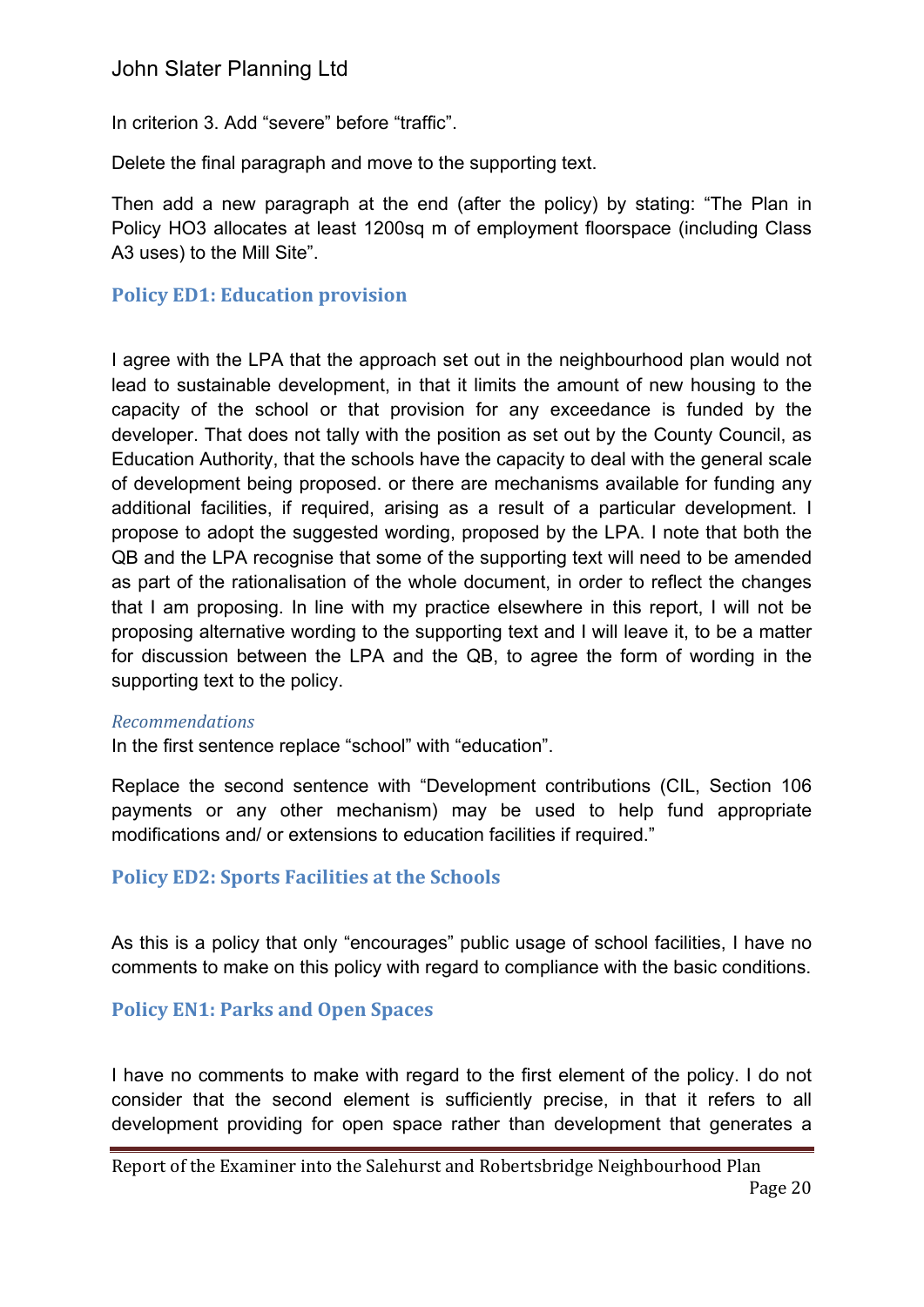need for recreational facilities. As this matter is already adequately covered by Policy CO3 of the adopted Core Strategy and Policy CF4 of the 2006 adopted Local Plan, I will be recommending that this element of the policy be deleted, although appropriate wording could be incorporated in the supporting text.

#### *Recommendation*

Delete the second paragraph.

## **Policy EN2: Local Green Space Designation**

I have looked at the policy from two aspects. Firstly, I examined the wording of the policy itself and then looked at the justification for the inclusion of specific sites.

The wording of the first part of policy includes the justification for the inclusion of the land. This is unnecessary and should be placed in the supporting text. In terms of the wording, I would propose replacing "resisted" by "not allowed", as the policy needs to state how planning applications will be determined. The final sentence is an unnecessary duplication.

On the actual choice of sites, I have received a number of representations that the impact on the designation of 16 sites within Robertsbridge, collectively constitute an extensive parcel of land. This is a point made by the LPA as well as the representatives of Devine Homes.

I believe that the correct process is to look at the appropriateness of each site, in its own right, to assess whether that site justifies its LGS status and ascertain whether the green area is local in character and is, itself, not an extensive area of land. In this respect, I do not consider that any of the sites fail because, in isolation, they are not extensive tracts of land, even though the collective impact is that LGS designation covers a large part of the neighbourhood area. However, I do not think that justification based on their *significant contribution to the rural appearance of the village within the High Weald AONB* is the right approach. The designation must be justified in its own right in respect of each site, specifically because of its own characteristic, namely its importance to the community because of its "beauty", rather than the wider collective benefits which is, in effect, as a landscape designation.

The one area that was the subject to debate at the hearing related to the inclusion of Site GS16 land at Bishops Filed. I have had regard to the response to the question 7 of my initial questions from the Qualifying Body including the comments made in the 2013 SHLAA. Equally I have read the Landscape and Visual Commentary produced by David Huskisson Associates Ltd- Chartered Landscape Architects. The land is only accessible in so far as a public footpath crosses the site; there is no general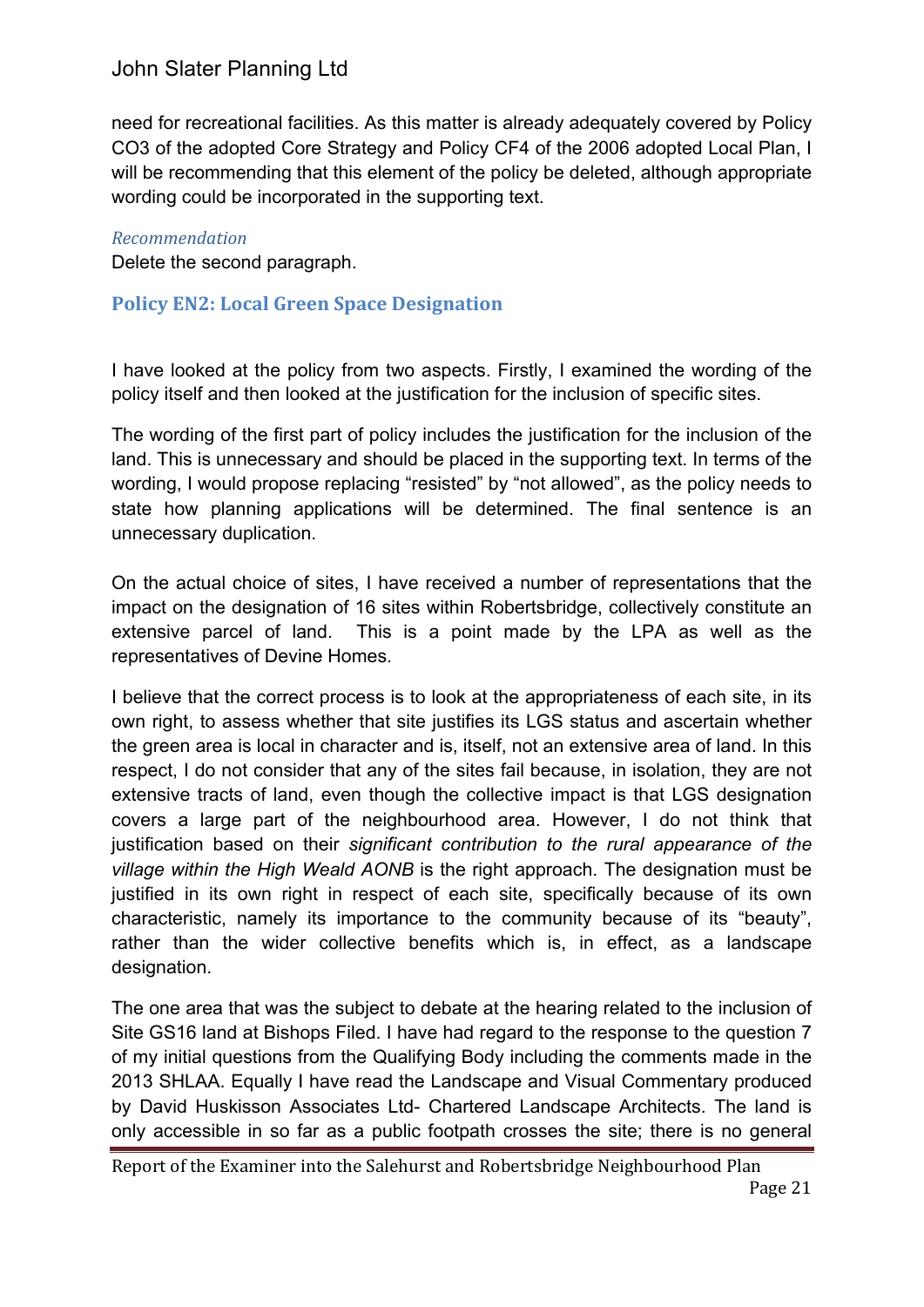right of access to the land. It appears that the main value to the community attributed to the site is based on the role the land plays in providing a green backdrop from views from the village centre. On my initial site visit and on the formal site visit after the hearing, I walked part of the route of Footpath 44 and also made a point of viewing the land from Station Road. I am not convinced that the visual importance of this site is so special to warrant designation as Local Green Space. These fields are part of the general landscape setting of the village and are already protected by being outside the development boundary/village envelope, as well as within the AONB, I am therefore proposing that these two fields should be removed from the list of Local Green Space.

#### *Recommendations*

Delete all of the first paragraph after "NPPF".

In the second paragraph replace "be resisted" by "not allowed".

Remove GS16 from Map 3.

# **Policy EN3: Countryside Protection and the Parish's place within the High Weald Area of Outstanding Natural Beauty**

The whole of the Plan area lies within the AONB and, as para 115 of the NPPF states, these areas enjoy the highest level of protection, in relation to "landscape and scenic beauty". Reference is made to the open character of "the gap" between settlements but this is not identified on a plan. I propose to accept the suggested wording of the District Council. Also, I do not think that the insistence on development using "wood fuel systems" is appropriate, as it would prevent building owners using the most appropriate energy system, for their purposes and I have seen no evidence to justify this policy.

#### *Recommendations*

In the second sentence replace "Gap Between Settlements and as a minimum, is" with "important gaps between settlements and which are".

In requirement 2 delete "and wood fuel systems".

## **Policy EN4: Conservation of Natural Resources**

I have no comments to make on the actual wording of this policy. I agree with the LPA that the title should be changed to "Conservation of Landscape and Natural Resources". The QB has agreed to this suggestion and I will add it as a recommendation to add to the plan's clarity.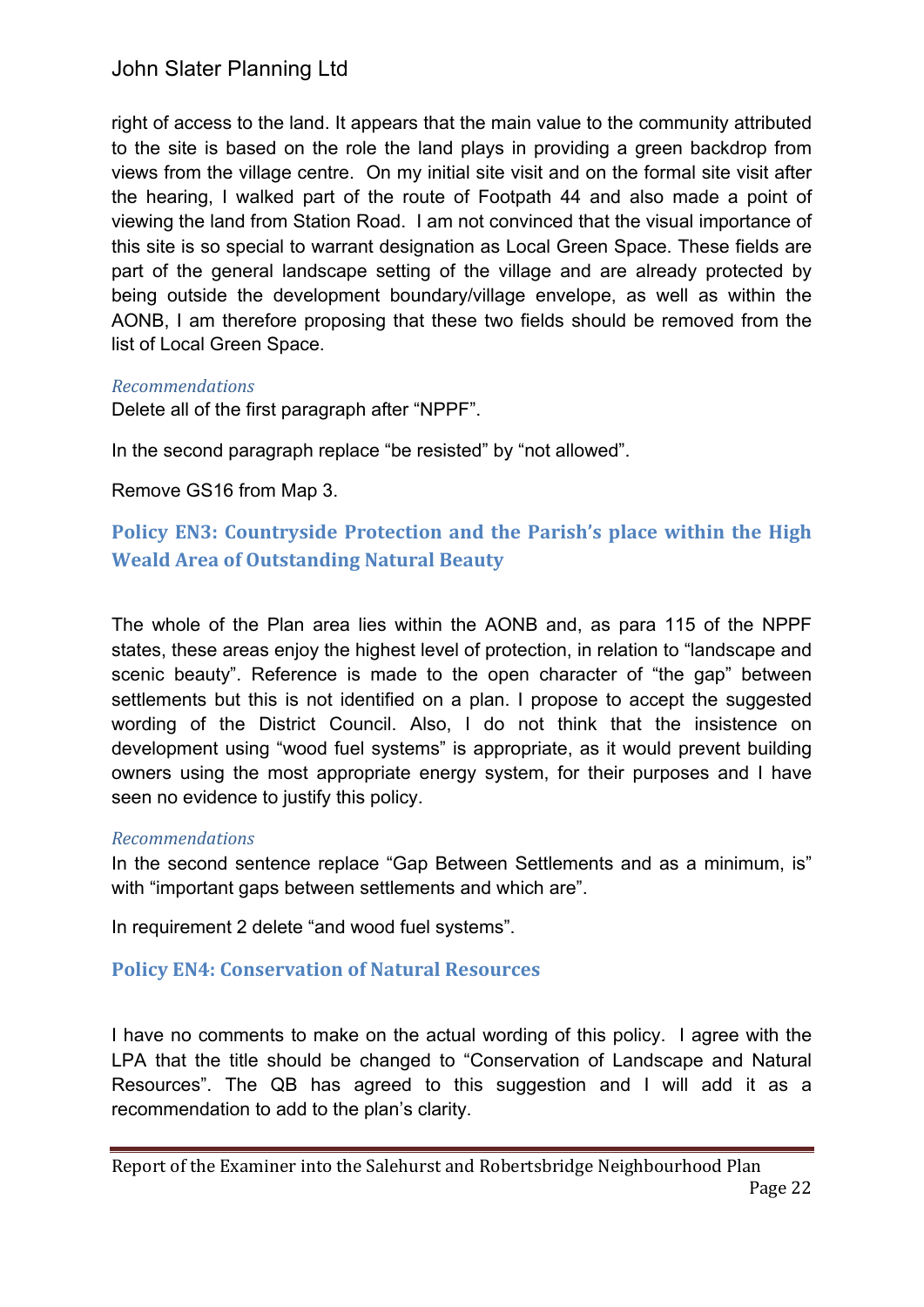#### *Recommendation*

Change title of policy to "Conservation of Landscape and Natural Resources".

### **Policy EN5: Renewable Energy and Energy Efficiency**

The Secretary for State for Communities and Local Government issued a Written Statement to the House of Commons on 25<sup>th</sup> March 2015. This stated that "neighbourhood plans should not be used to set out any additional local technical standards or requirements for the construction, internal layout or performance of new dwellings". It is therefore inappropriate for the plan, to include this policy in respect of any residential development. I note that the policy refers to *all* new development and so that raises the issue as to whether it is justified to introduce this policy in respect of non-residential development. All policies should, according to Secretary of State policy and advice be based on appropriate evidence. I have seen no submitted evidence to support this policy to require higher standards than set by the Building Regulations. It is not necessary for a planning policy to require compliance with other legislative arrangements e.g. Building Regulations. Accordingly, I do not consider that this policy meets the basic conditions and I will be recommending that the policy be deleted.

#### *Recommendation*

That the policy be deleted.

## **Policy EN6: Historic Environment**

This policy is in line with national policy and I will accept the LPA's clarification that the policy does not cover monuments or conservation areas that may be designated in the future.

#### *Recommendation*

Replace "any monuments that may be scheduled or conservation areas that may be created" with "scheduled ancient monuments or conservation areas".

#### **Policy EN7: Listed Building and Buildings or Structures of Character**

I agree with the LPA that the policy should be clear that this policy should only cover buildings that are listed or any Scheduled Monument and I will propose the deletion of the phrase" or the buildings or structures of character". The title of the policy should be amended accordingly.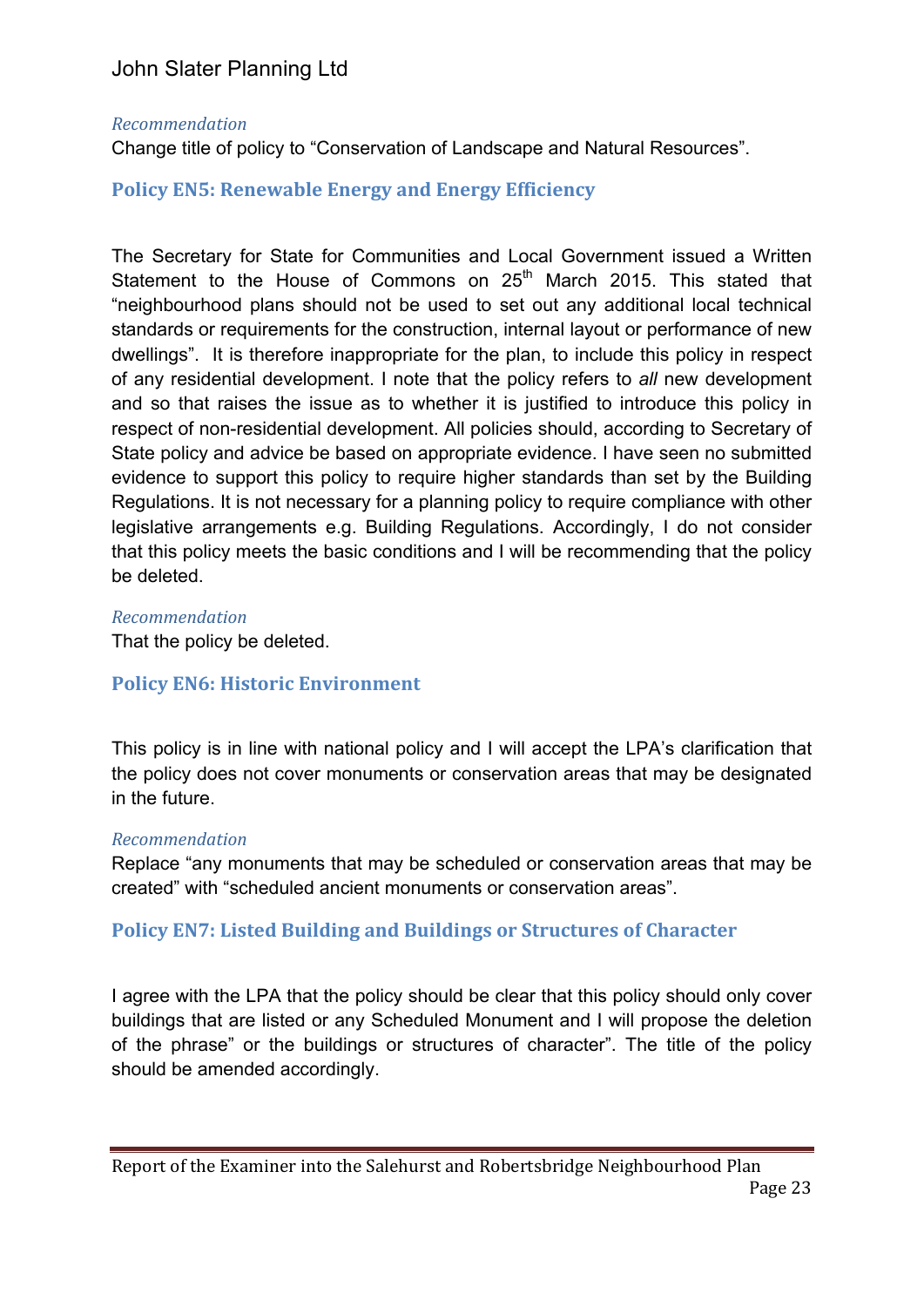#### *Recommendations*

Delete "or buildings or structures of character" with "and Scheduled Ancient Monument".

In the policy title delete replace "Buildings or Structures of Character "with "Ancient Monuments".

**Policy EN8: Local Listing of buildings and other structures** 

I have noted and accept the reasoning of the LPA in their Reg 16 comments that reference to local listing be replaced by *locally important historic buildings and other structures*. At the hearing the question was raised as to the Church Hall on the Vicarage site should also be covered as a non-designated heritage asset. I have subsequently seen the comments of the District Council's Conservation Officer who suggests that the building should be added to the list in Schedule 3. However, the owners of the hall have not been alerted to that suggestion, and I therefore do not propose to add that building but recognise that it is open for other buildings to be identified in the future as locally designated heritage assets. I do accept the other suggested wording revisions as suggested by the LPA which will increase the clarity of the other sources of reference to assess impact on the buildings identified.

#### *Recommendations*

Change title of policy to "Locally important historic buildings and other structures" In the first sentence delete "Locally listed" and after "RDC" insert "non-designated heritage assets".

In the second sentence replace" locally listed" with "such".

In the final paragraph insert "Robertsbridge and Northbridge Street Conservation Area Appraisal' and after "Salehurst and Robertsbridge Character" replace "Assessment" with "Appraisal".

# **Policy EN9: Local listing of trees and hedgerows outside the Conservation Area**

The concept of a *local listing of trees* is not a matter that can offer protection to individually identified trees. That can only be done by a Tree Preservation Order or through Conservation Area designation, which includes a notification procedure which allows TPOs to be served within the prescribed 6-week period. The LPA has come up with a revised wording, which is broadly acceptable to the Qualifying Body. I will be making that recommendation and also retaining the reference to the Character Appraisal to be part of the assessment process.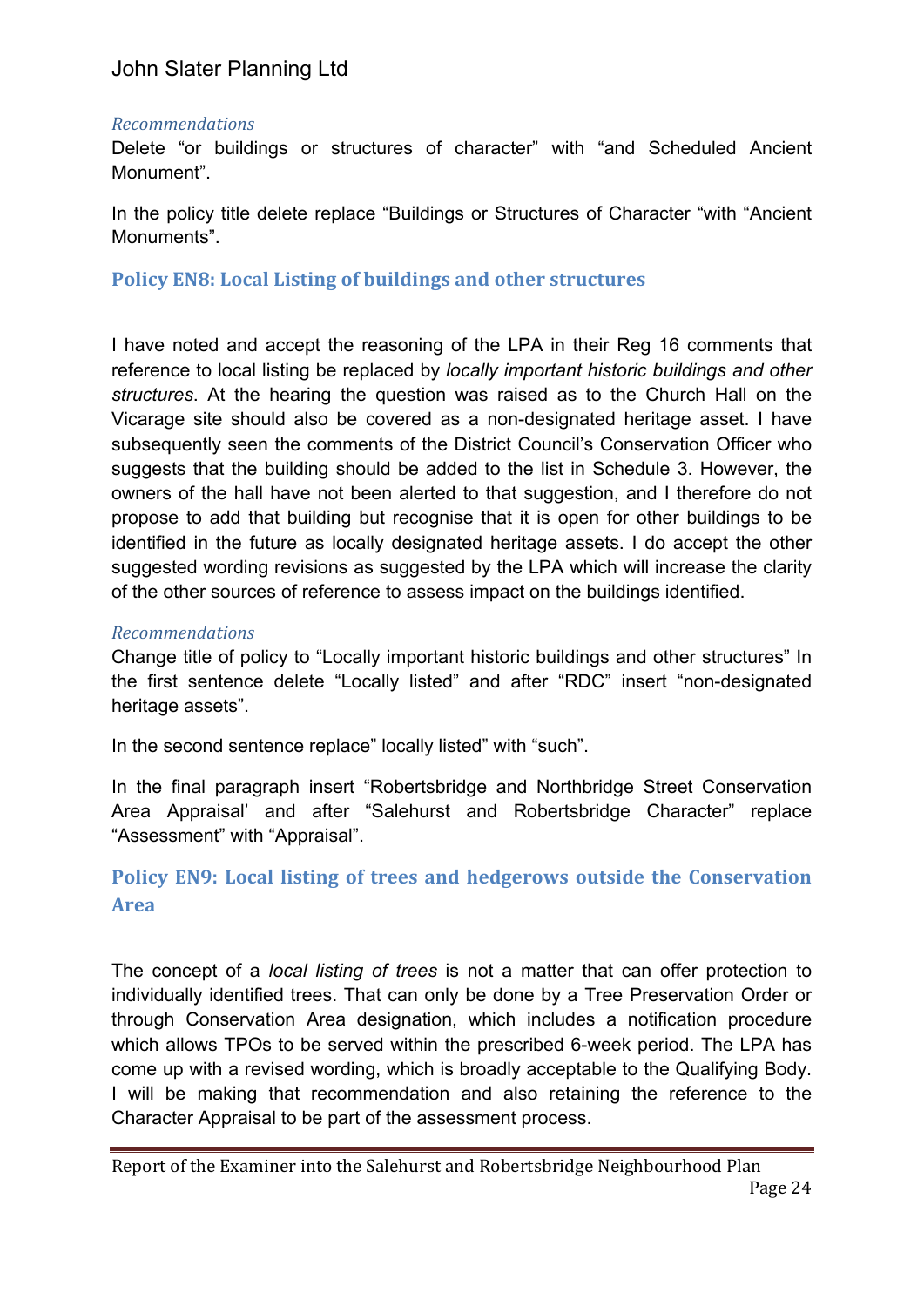#### *Recommendations*

Replace wording of the first paragraph with "Planning permission will not be granted where development would result in an unacceptable loss, or damage to, existing trees or woodlands or hedgerows during or as a result of development, unless the benefits of the proposed development outweigh the amenity value of the trees or hedgerows in question. Wherever possible development proposals must be designed to retain trees or hedgerows of good arboricultural and/ or amenity including those specifically identified in Schedule 4".

In the second paragraph replace "Assessment" with "Appraisal".

## **Policy HO1: Spatial Plan**

My consideration of this policy, firstly looked at the wording of the policy, before then looking at the actual proposed boundary. I accept that the relevance to development outside the settlement boundary, does not just affect residential development but other development. I will amend the wording accordingly. To ensure the comprehensive nature of the policy, I agree that the spatial policy should positively allow infill development within the development boundary.

The plan proposes a change in the existing Development Boundary from that set out on Map 30 of the 2006 Adopted Local Plan, by the proposal to take out the proposed allocation of land at Grove Farm. I have given this matter much consideration, as well as having viewed the farmland, on my accompanied site visit and also when I visited the area earlier. In the light of my conclusions set out in the Overview Section of the report, namely that the residential development of Grove Farm is justified, because of the inability of the Mill Site to deliver its full quota of affordable housing, then I do propose to recommend that the existing development boundary, which already is part of the development plan for Robertsbridge, be retained. I also consider that the adjustments to the settlement boundary to accommodate the other allocation sites to be entirely justified. I did receive representations to the exclusion of the Bishops Field site. However, as I do not propose to recommend the allocation of that site for development, there is no reason to alter the development boundary.

#### *Recommendations*

Amend the development boundary in Map 11 to include the site of Grove Farm Phase 1 so that the boundary replicates the housing allocation shown on Inset Map No 30 of the Rother District Local Plan.

In the second sentence "delete" Housing".

Add at the end "Infill development will be considered acceptable within the built-up area subject to other policies in the development plan.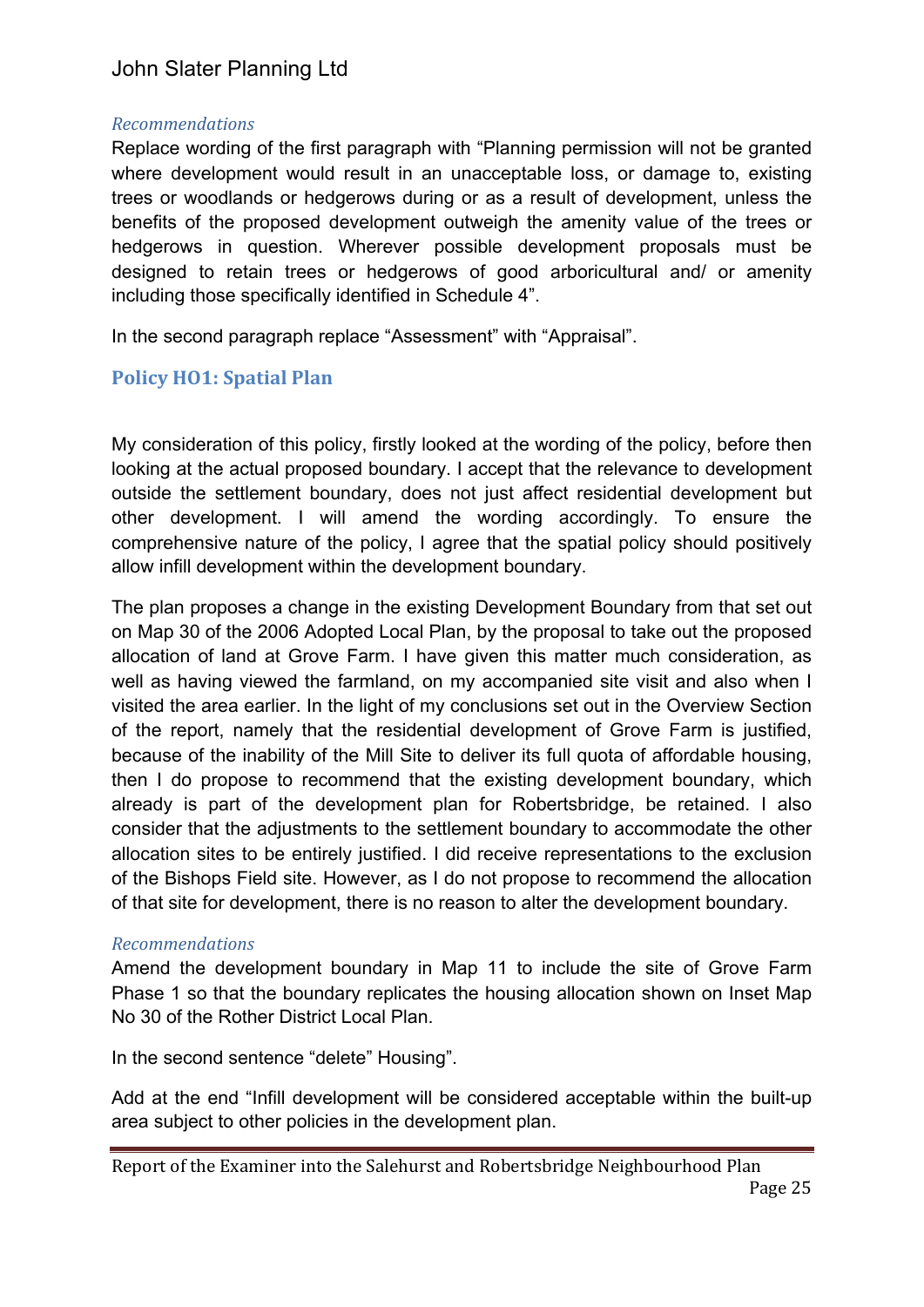# **Policy HO2: Housing requirement**

I agree with the LPA whose comments have also been acknowledged by the QB that much of the first three sentences is contextual in nature and can be deleted as policy and placed in the supporting text. I have already dealt with the issue of infill development being moved to Policy HO1. I agree that the matter for the review of the plan can be a policy in its own right covering all development, not just housing. The final element regarding the local infrastructure is already covered by Policy INF 7 which deals with developer contributions. Accordingly, I conclude that that this policy can be deleted.

*Recommendations*

That the policy be deleted.

## **Policy HO3: Site allocations**

I have set out up much of my thinking, in terms of the residential allocations in the Plan Overview section of this report.

I do not consider that it is necessarily appropriate to indicate approximate capacities to the sites within the policy. I note that the LPA has expressed reservations in their Regulation 16 Consultation Response regarding the suggested yield of the Mill Site. I share some of their concerns particularly regarding the proposed density as shown on the submitted layouts, especially in terms of the impact on the setting of the listed buildings. Equally the number of units will be a reflection of the size and mix of units being proposed as part of any application proposal.

Equally I heard at the hearing that there was a recognition that the Heathfield Gardens site could accommodate a greater level of development than initially considered. I have no evidence to either justify the figure of 40 units or indeed whether more or less houses could be provided.

I had some concerns regarding the access to the Vicarage Site, with particular regard to the gradient of the proposed access road. I do consider that this is a viable development opportunity, which lies within the built-up area of Robertsbridge and is within easy walking distance of the centre of Robertsbridge. I heard concerns at the regards to surface water run-off from the site, however that is an existing situation rather than one will result as a consequence of residential development. Indeed, I consider that whilst the site is elevated above surrounding development there is the ability to require specific measures to be introduced, at development management stage, for the scheme to address surface water drainage issues. These issues have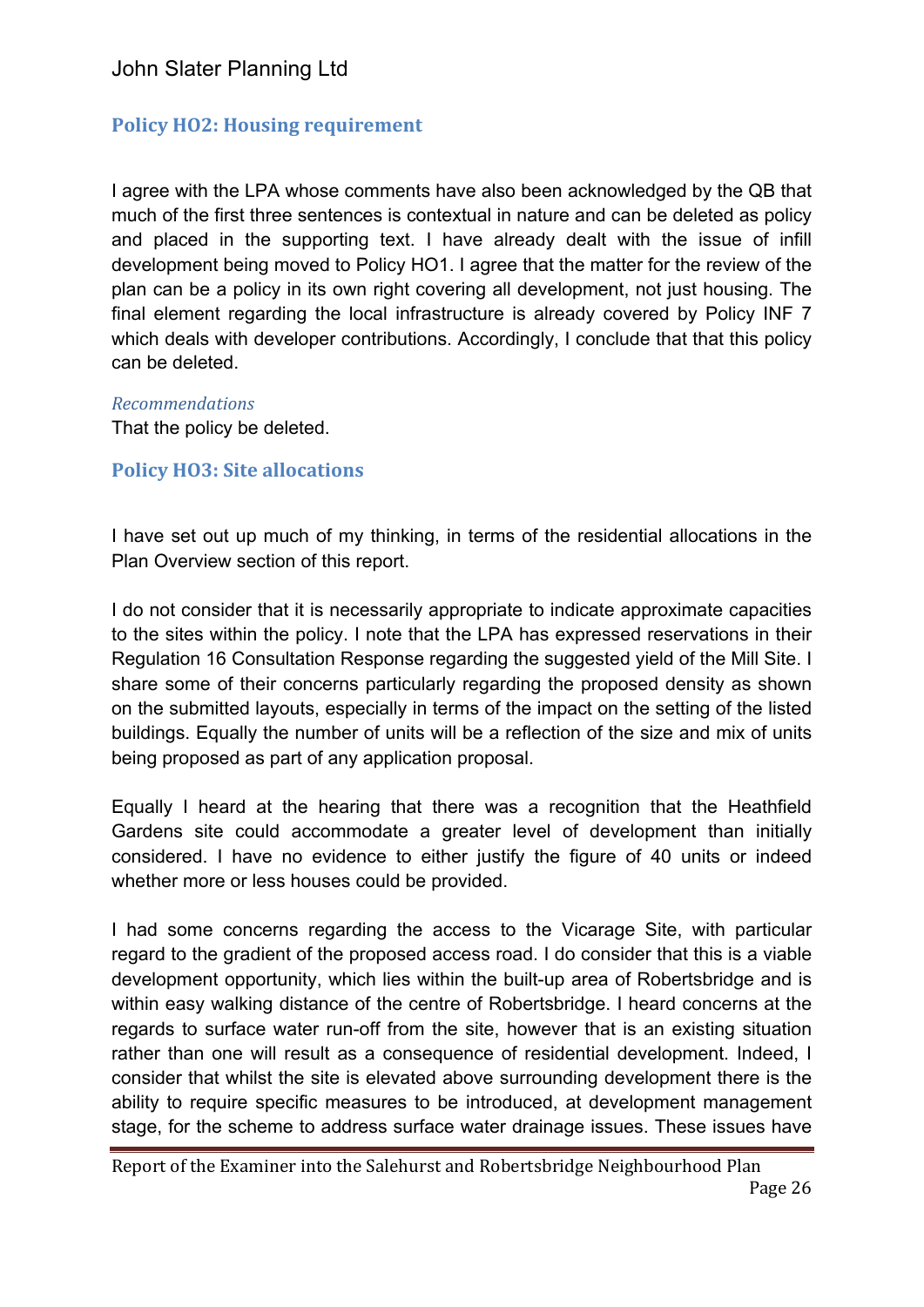had a much higher profile in recent years and this is reflected in Planning Practice Guidance. I am satisfied that the amended drawing submitted by the Diocese's engineering consultant shows that an acceptable new entrance can be built without significantly and detrimentally affecting the conservation area. The increase in traffic on this lane will only be marginal and certainly not beyond the threshold of having a severe cumulative impact as set out in paragraph 32 of the NPPF.

I have noted that there has been a significant number of residents of Vicarage Lane who have used the consultation on the Revised Strategic Environmental Assessment to object to the inclusion of the Vicarage allocation, but I am not convinced that this development site be removed from the neighbourhood plan's housing allocations. Doubts were again raised as to the capacity of the site by the LPA but, in view of my conclusions which removes approximate housing numbers for each allocation site, this matter will be properly addressed at the planning application stage.

In terms of Mill Site, I do concur with the comments of the LPA with regard to the loss of employment that could potentially be accommodated. I intend to change the allocation of the Mill Site from purely a residential allocation to a mixed-use scheme which should incorporate approximately 1200m² commercial floorspace

It is my intention to include a recommendation that the Grove Farm Phase 1 site should be allocated and I have looked carefully at the reasons why the Parish Council have objected to the current outstanding planning application and the comments in the Revised Environmental Statement, but I am not satisfied that these constitute sustainable reasons for rejecting the proposed allocation. I consider that the site will have an acceptable impact on the wider landscape, that an appropriate access can be made, surface water drainage measures can be properly designed to prevent an increase in run off from the site. Whilst the site is of importance in terms of archaeological interest this can be appropriately dealt with by conditions. The existence of underground pipes is not a reason to sterilise the land so long as appropriate protection zones are in place which can be accommodated within the layout. The site is well located in terms of its proximity to the facilities in Robertsbridge and will bring back into beneficial use clearly redundant farm buildings which should enhance the adjacent Conservation Area and importantly it will deliver 40% affordable housing.

I have considered the criteria set out in the proposed policy which in the main repeat requirements set out elsewhere in policies in the neighbourhood plan or are covered by the existing local plan. I am proposing to recommend that these are deleted either because they merely require compliance with other policies or they introduce requirements that I do not believe are justified.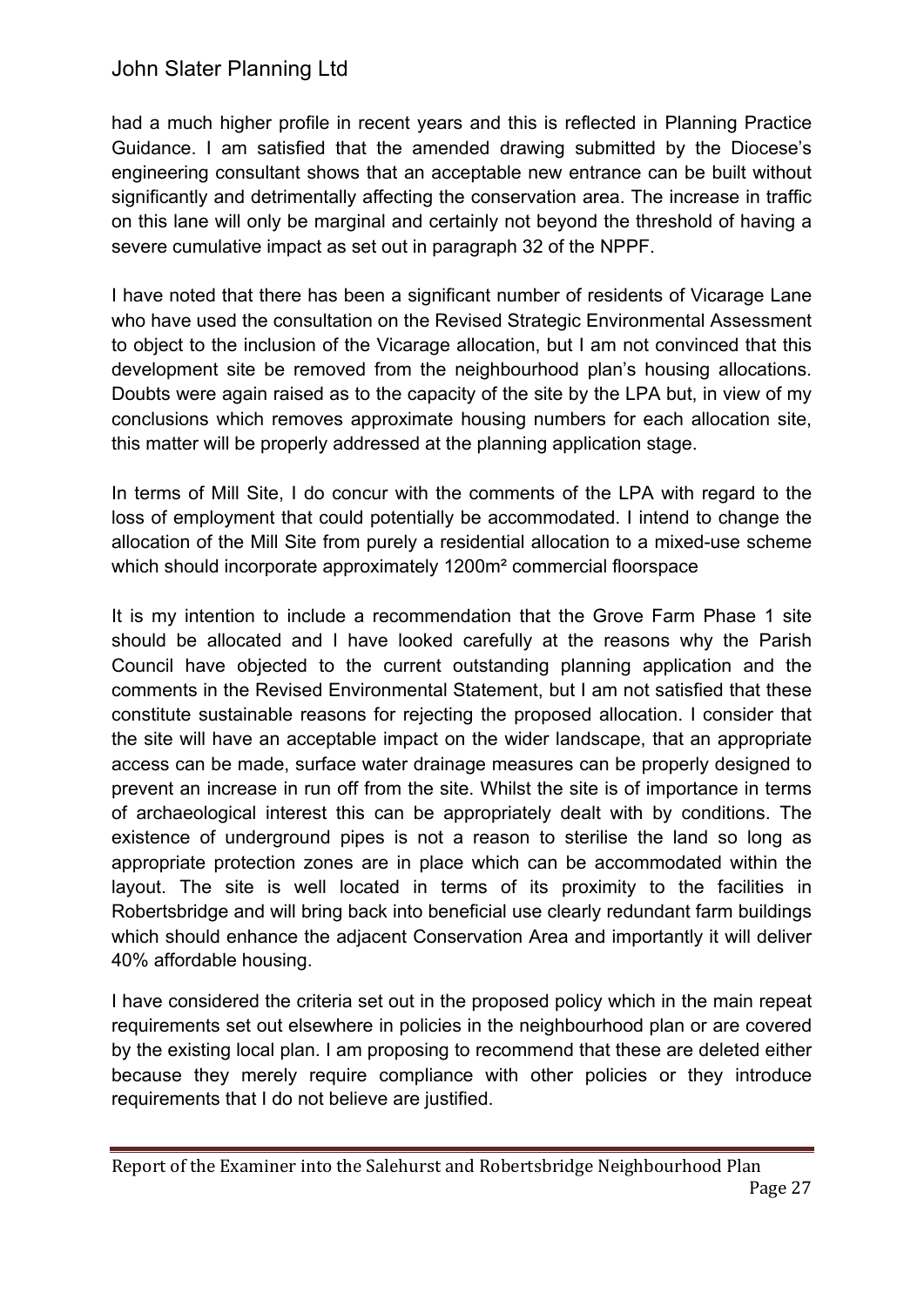I am satisfied that with the amendments recommended that Robertsbridge will be able to meet the housing requirements set in the Rother Core Strategy.

### *Recommendations*

Replace the policy with:

"The Neighbourhood Plan allocates the following sites for development as shown on Map 4 subject to compliance with other relevant policies in the development plan

Mill Site – for a mixed-use development including residential development and at least 1200 sq. m. of employment space, including the conversion of the Mill Building and the conversion and refurbishment of the listed buildings on the site subject to the prior provision and retention of an alternative access from the site to the A21 that will provide a vehicular access in times of flooding, as an alternative route to the access from Northbridge Street which lies within flood zone 3

Heathfield Gardens – for residential development

Vicarage Land- for residential development

Grove Farm Phase 1 – for residential development including the refurbishment and conversion of existing redundant agricultural buildings."

Amend Map 4 to include Grove Farm Phase 1 site as shown on Inset Map No 30 of the Rother District Local Plan.

## **Policy HO4: Development of residential gardens**

My only comment regarding this policy is that the use of "inappropriate" to define acceptable development of residential gardens is not necessary as the criteria to be used as to whether development is inappropriate, is if it would harm local character.

#### *Recommendations*

Delete "inappropriate" from the first sentence.

Replace "Assessment" with "Appraisal".

## **Policy HO5: Housing mix**

As written, the policy does not spell out the proportion of one and two bedroom houses which are expected to be delivered. The LPA has pointed this out and has suggested an amendment to the wording, which the QB accepts, which requires a high proportion of one, two and three bedroom units and also encourages single level dwellings as well as, if practical, sheltered accommodation.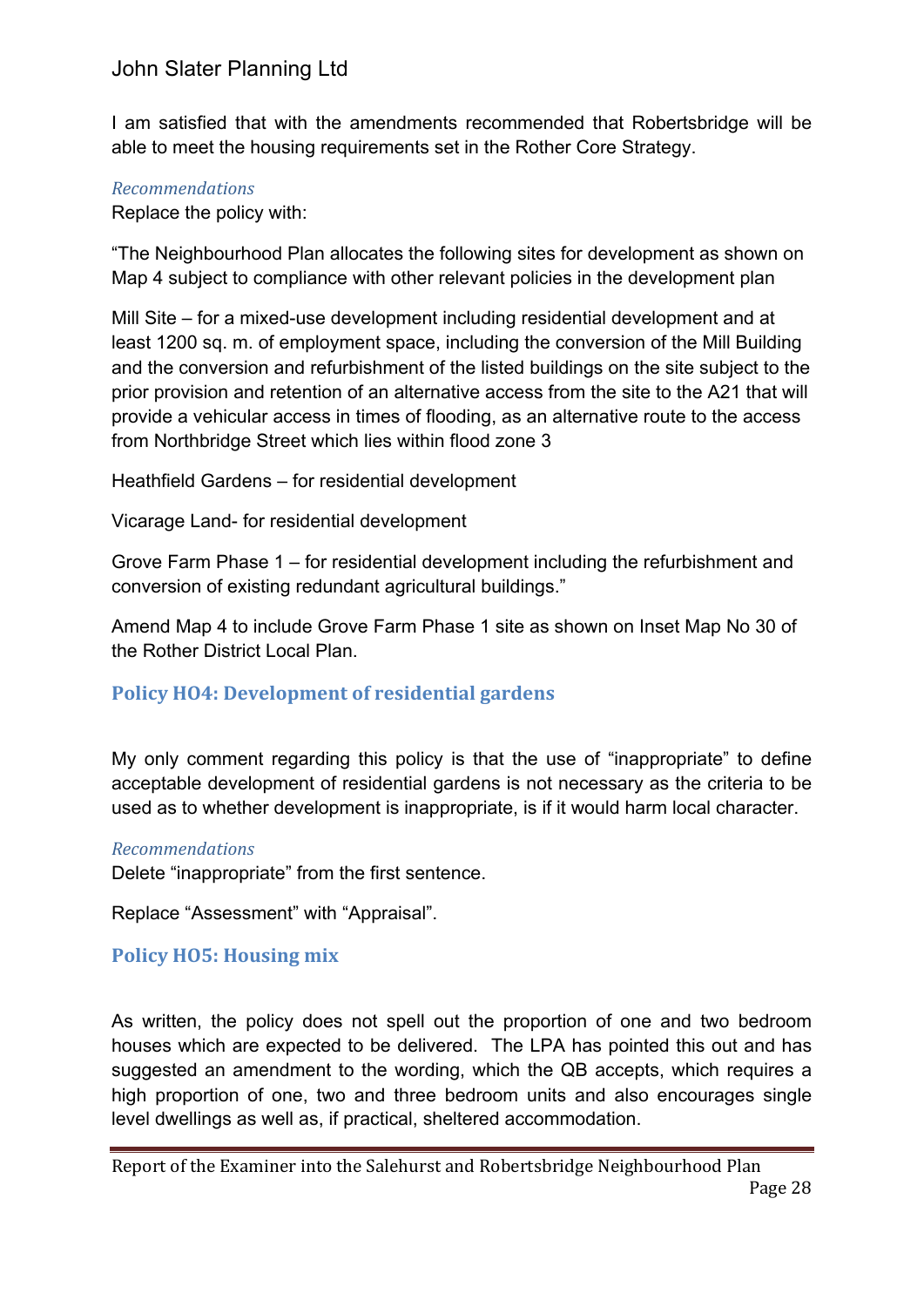#### *Recommendations*

Delete "Salehurst and" and insert "a high proportion of one," before "two and three bedroom".

Insert "and normally" before "including" and "where practicable" before "sheltered".

## **Policy HO6: Lower cost, shared or social (affordable) housing**

This policy is not in accordance with the Government's policy, which is to only seek a financial contribution from schemes, in AONBs, of between 6 and 10 units, rather than through on-site provision, as suggested by the plan. This policy would only have affected the Vicarage site in any case in terms of the allocations. I will accept the LPA's recommendation, which the QB agree with, and will be recommending that this policy be deleted as it does not meet basic conditions, in that it is contrary to national policy and no evidence has been submitted to justify a departure.

#### *Recommendations*

That the policy be deleted.

## **Policy HO7: Design**

Essentially this is a sound policy, in line generally with national aspirations to achieve high quality design and enhance local distinctiveness - the only issue relates to the inclusion of a criteria regarding issues of renewable energy technologies. This must be caveated that this does not relate to residential development, to bring it into line with the basic conditions regarding national policy and advice.

#### *Recommendations*

Insert after Technologies" the following in parenthesis "(only in respect of nonresidential development)".

In the final sentence replace "Assessment" with "Appraisal".

## **Policy HO8: Sustainability**

The LPA recommend that this policy be moved to the infrastructure section. Whilst this may be appropriate it is not necessary for me to make that recommendation to bring it in line with basic conditions. I would not have any issue if the policy were to be repositioned as suggested.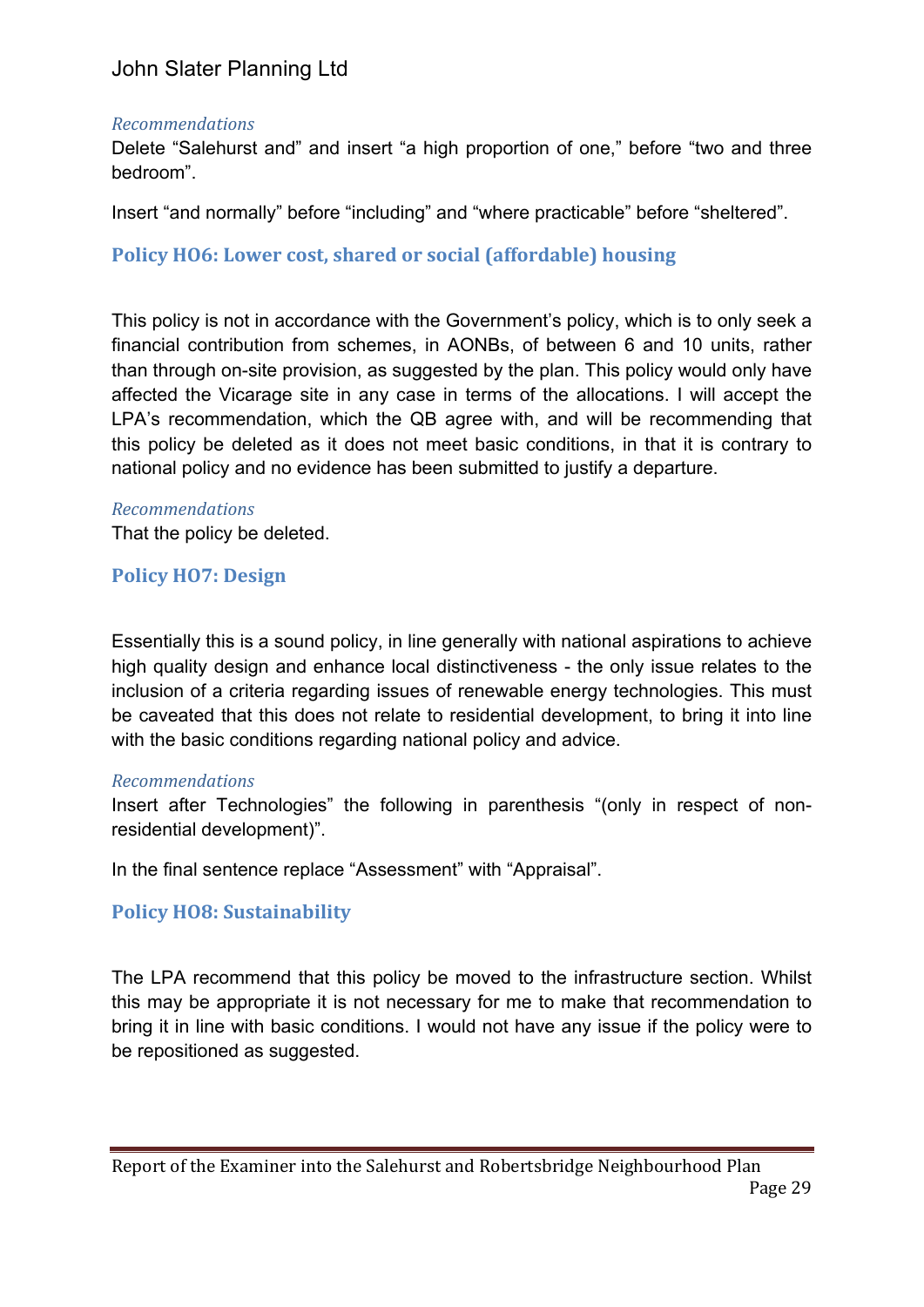## **Policy HO9 Conservation Area**

I have no comments to make in respect of this policy as it accords with national advice as well as local policy.

#### **Policy IN1: Parking provision**

This policy has attracted objections from both East Sussex CC, as Highway Authority as well as the LPA. I have seen no evidence that justifies a higher level of parking requirement in the plan area in terms of higher car ownership compared to the wider area. As such I agree with the LPA, that the policy should be deleted and note that the QB accept that recommendation.

*Recommendations* That the policy be deleted

#### **Policy IN2: Loss of Parking**

The policy is very inflexible in that it states that any proposal that results in a loss of parking will never be supported. The policy could be used with more flexibility by introducing "generally" not being supported.

#### *Recommendations*

Insert "generally before "be supported".

#### **Policy IN3 Maintain and improve existing infrastructure**

I have no comments to make in respect of this policy and the basic conditions.

**Policy IN 4: Non-** car provision/ footpath/public transport provision.

Whilst I see the purpose of the policy, there will be some developments where it is not necessary *to require* developments to promote sustainable transport options and to *require* improvements to the rights of way network. I can cover this by adding the caveat "where appropriate" in my recommendations.

#### *Recommendations*

Insert "where appropriate," before "require proposals."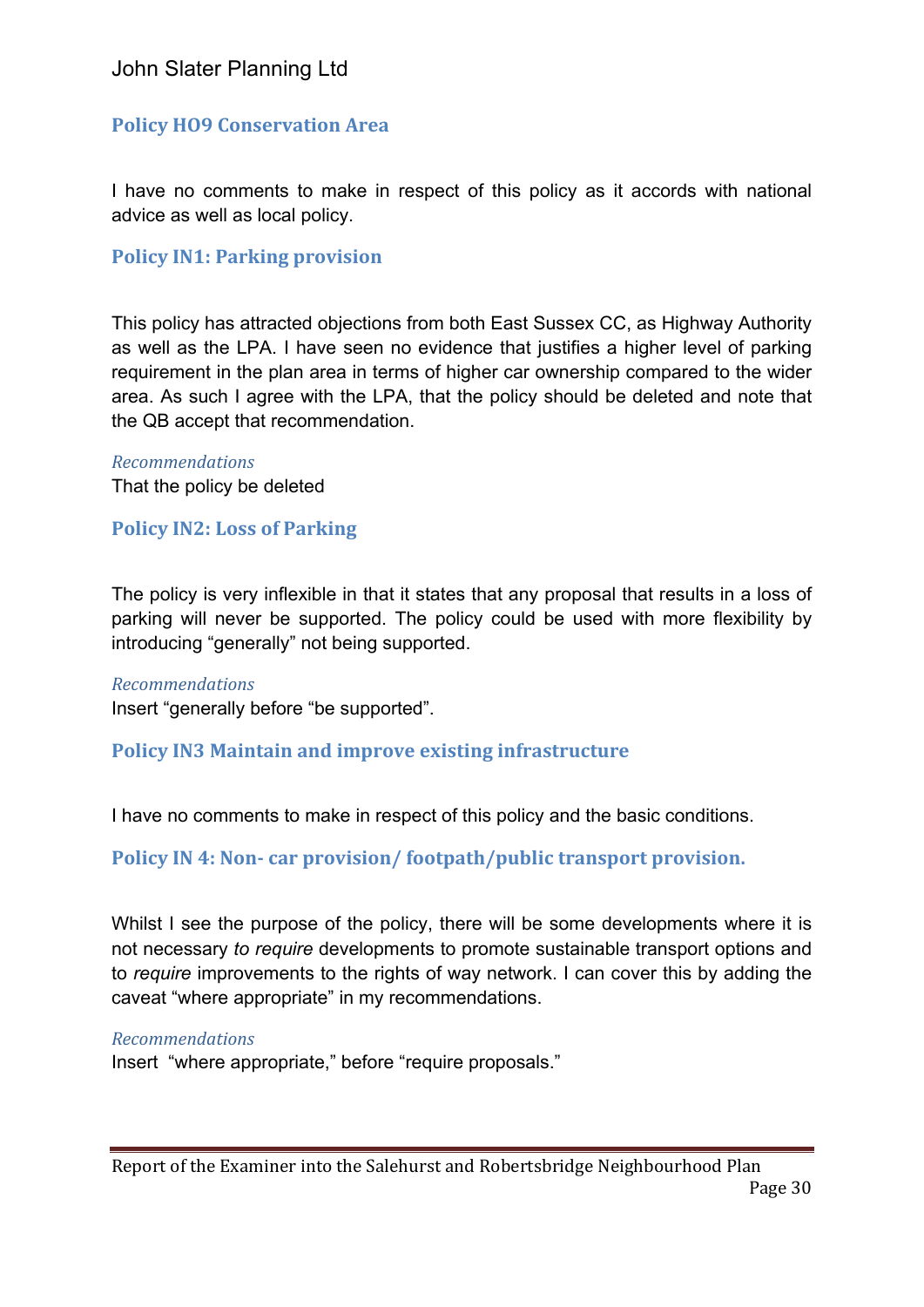# **Policy IN5 Pedestrian safety**

I have no comments to make in respect of this policy.

## **Policy IN6 Communications Infrastructure**

A planning policy cannot require planning applications to have to be accompanied by any particular documents. That is a matter for the LPA to require through the Local Validation Checklist. It is appropriate for an application to be expected to *demonstrate* how the development is capable of being connected to the superfast broadband network, through the provision of the necessary infrastructure to allow telecommunication providers to be able to access the property.

#### *Recommendations*

Replace the policy with:

"Applications for new residential development must demonstrate how the development will provide through the installation of the necessary infrastructure and ducting the ability for occupiers to be able to connect to superfast broadband".

## **Policy IN7: Developer Contributions**

The requirement that development be phased, in tandem with the timely provision of infrastructure may be beyond the control of the applicant / developer if the infrastructure is provided by third parties, which may be reliant upon the collection of appropriate CIL payments or pooled contributions and subsequent decisions taken by say the District Council or indeed the Parish Council as to how that monies are spent.

*Recommendations*

Delete the second paragraph.

## **Policy IN8: Reducing Flood Risk**

This policy does not accord with national policy for development at risk of flooding. There are no grounds for adopting an alternative approach based on the circumstances of the plan area. The LPA has recommended that the policy be deleted and this recommendation is accepted by the QB. As it does not pass basic conditions, I too, will be recommending its deletion.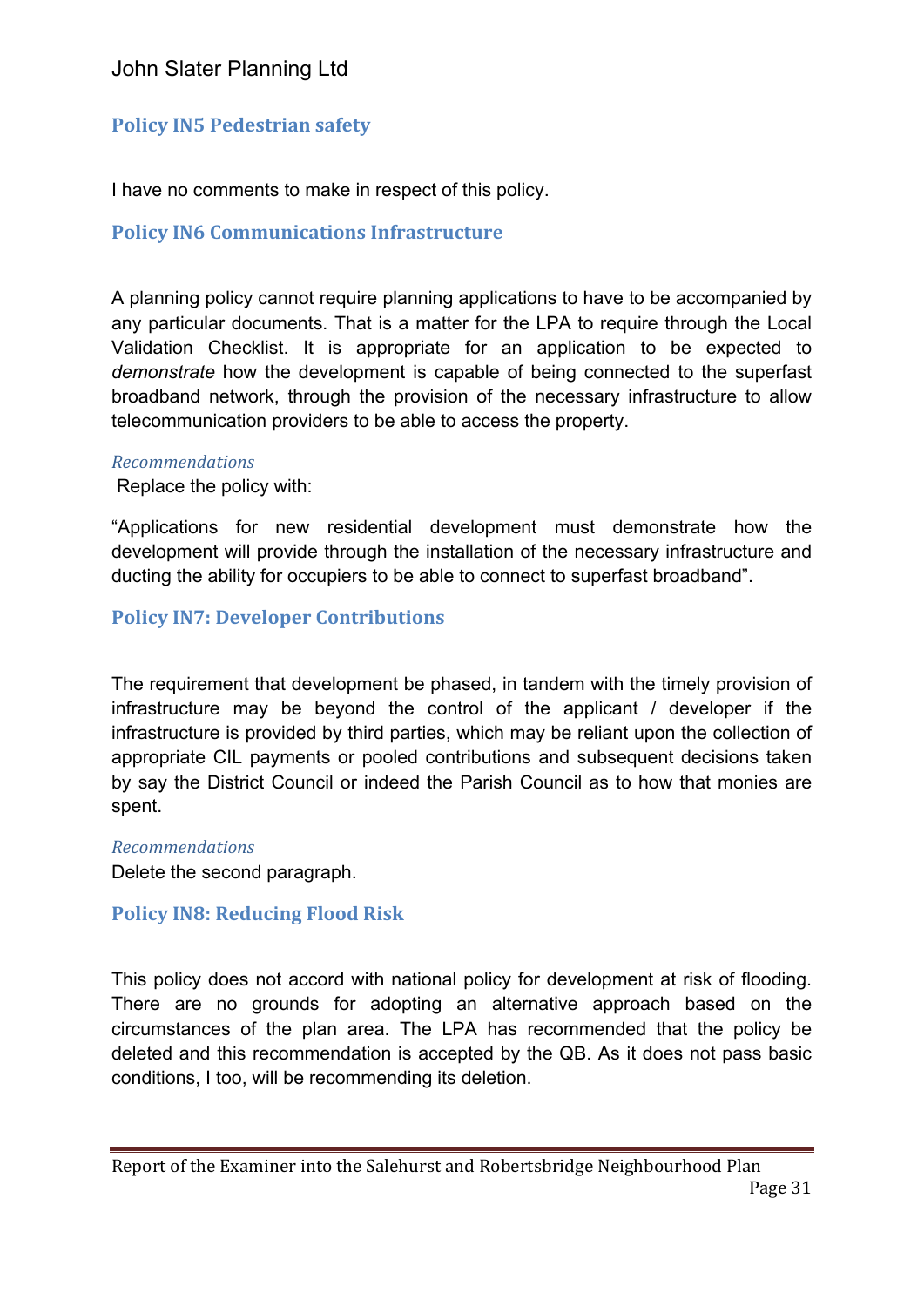#### *Recommendations*

That the policy be deleted.

## **Policy LE1: Community leisure/ cultural facilities**

I have no comments to make in respect of this policy.

## Policy LE2: Loss of leisure/ cultural facilities

I do not consider that this policy fails because it duplicates Core Strategy policy but the clarity of the policy needs to be improved by making clear that the requirements of all the criteria need to be satisfied, regarding loss or the situation where "like for like" replacement is made.

#### *Recommendations*

Insert "and" after "viable".

At the end of proviso 2, replace "and" with "or".

## **Policy LE3: New facilities**

Whilst I support the change of title suggested by the LPA, it is not a change I need to recommend to secure compliance with the basic conditions.

## **The Referendum Area**

If I am to recommend that the Plan progresses to its referendum stage, I am required to confirm whether the referendum should cover a larger area than the area covered by the Neighbourhood Plan. In this instance, I can confirm that the area of the Salehurst and Robertsbridge Neighbourhood Plan as designated by Rother District Council on 13<sup>th</sup> April 2015, is the appropriate area for the referendum to be held and the area for the referendum does not need to be extended.

## **Summary**

I wish to pay tribute to the Steering Group and the Parish Council for the huge amount of work that has gone into this plan over a number of years. I would especially applaud the plan's desire for it to be a strong reflection of the views of the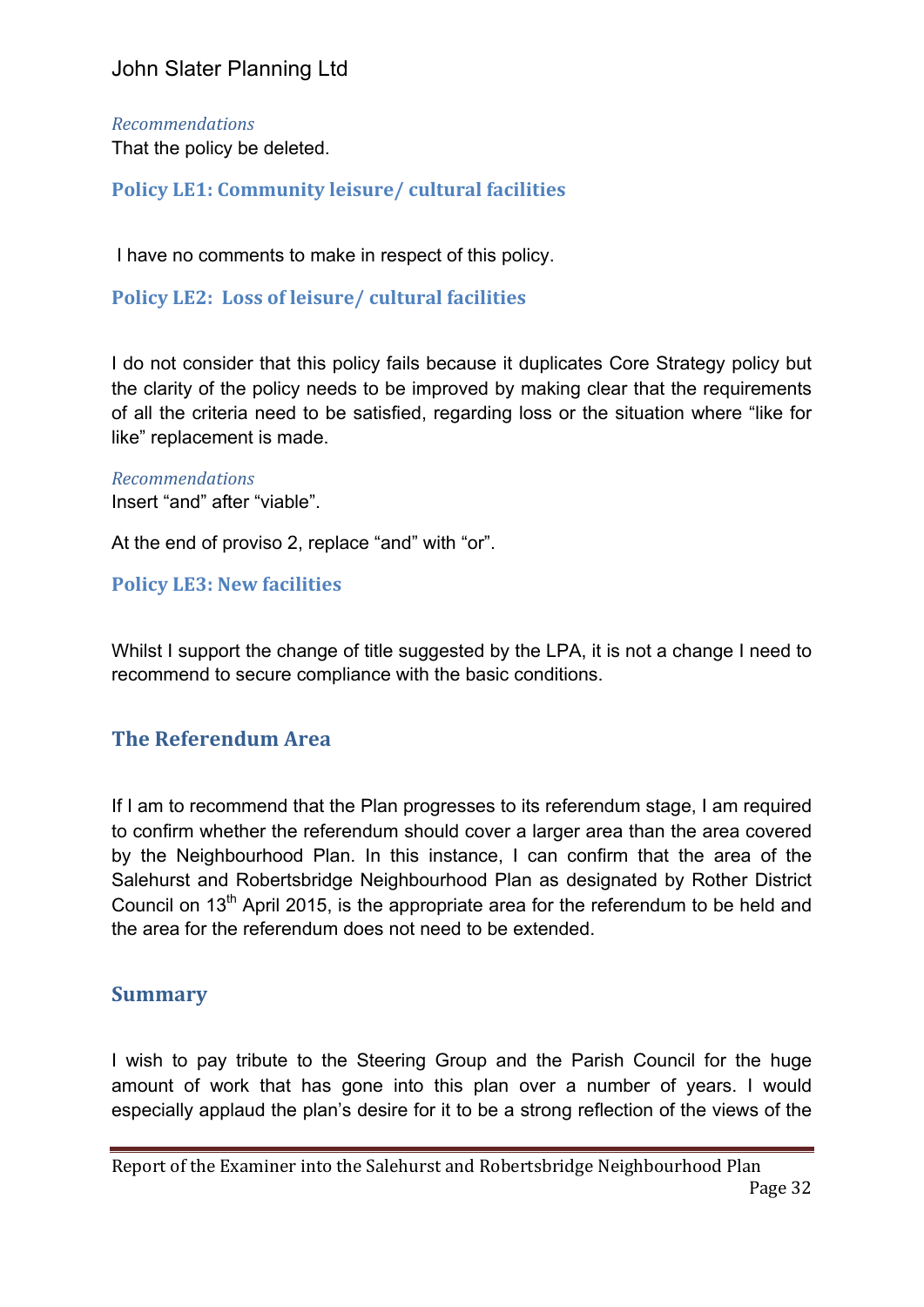local community. That is of particular feature of a neighbourhood plan and it is clear that the Parish Council has grasped the opportunities that localism has offered.

However, a neighbourhood plan is more than an assertion of local opinion, it will be part of the development plan and it is required, by legislation, to have proper regard to national planning policy, the strategic policies set out in the development plan, European legislation and the overarching need to be delivering sustainable development. My role as examiner, has been to ensure that the submitted plan does meet the basic conditions. In fulfilling that role, I have had to make recommendations which will ensure that the neighbourhood plan can go forward to referendum. Many of my recommendations reflect the comments of Rother District Council in its Regulation 16 Consultation, many of these have already been accepted by the Parish Council in their response.

Had the owners of the Mill site not been able to put forward firm proposals for the creation of an additional alternative access route to the site, which will allow vehicular access in times of severe flood, without putting emergency services at risk by having to access the site through floodwater, at least 1 m deep, my recommendation would have been to recommend that the plan should not be allowed to proceed to referendum. The issue of the housing application has been central to the plan making process and the public's desire to shape the planning proposals. An alternative option open to me would have been to recommend that all policies, which had an impact on the delivery of housing, to be removed from the plan as they would not meet the basic conditions. This would have affected the development framework boundary and local green spaces designations. These matters are all central to the issue as to whether the plan was delivering sustainable development.

That question, I am delighted to say, has been avoided and I am satisfied that subject to the proposed alternative route being negotiated and then delivered, I can confirm that the largest housing allocation site, which the plan suggests can accommodate close to 100 dwellings, does meet the basic conditions.

However, a consequence of the selection of such a large site, which cannot provide for its full quota of affordable housing, has led directly to my recommendation that an additional major site, namely Grove Farm, should also be allocated to make up, in part for the shortfall in the provision of social housing within the plan area. I am not persuaded by the Parish Council's arguments that the Grove Farm Phase 1 site is not a suitable location to new housing, being within easy walking distance of village amenities. I appreciate that this particular recommendation will be a disappointment to many, but it must be remembered that Robertsbridge is one of the more sustainable locations for new housing. The plan will deliver its objective of securing